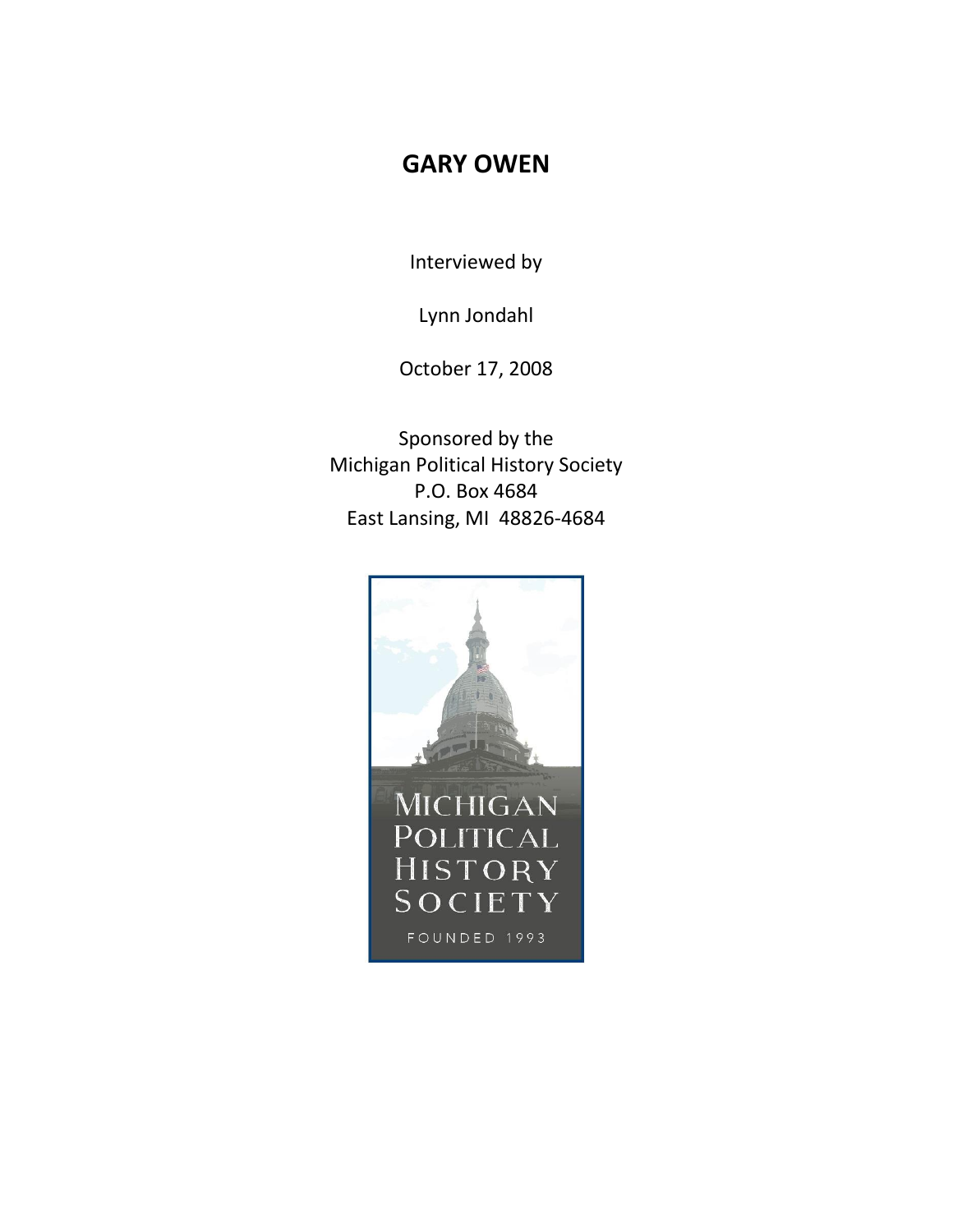|               | This interview is part of the James J. Blanchard Living Library of Michigan<br>Political History.                                                                                                                                                                                                                                                                                                                         |
|---------------|---------------------------------------------------------------------------------------------------------------------------------------------------------------------------------------------------------------------------------------------------------------------------------------------------------------------------------------------------------------------------------------------------------------------------|
| Lynn Jondahl: | I'm delighted to be here with Gary Owen, former Speaker of the Michigan<br>House of Representatives.                                                                                                                                                                                                                                                                                                                      |
| Gary Owen:    | My pleasure.                                                                                                                                                                                                                                                                                                                                                                                                              |
| Lynn Jondahl: | You're not doing door to door in this political season, and are you missing that,<br>thinking, "Damn I wish I could get out and hit a few more doors today?"                                                                                                                                                                                                                                                              |
| Gary Owen:    | No, I don't miss that at all. You and I both served a long time. I was 16 years, I<br>think you might have been 20?                                                                                                                                                                                                                                                                                                       |
| Lynn Jondahl: | 22, yeah.                                                                                                                                                                                                                                                                                                                                                                                                                 |
| Gary Owen:    | 22, and that was long enough for me. I was, at the time that I left the<br>Legislature, I felt fulfilled with what I'd accomplished and what I set out to do,<br>and it was time to do something else, and I felt that way. It was a very difficult<br>job and I think being a legislator was a little easier than being Speaker. Being<br>Speaker with the personnel issues was far more difficult. I got tired of that. |
| Lynn Jondahl: | Okay. Because you were dealing more with just administration, not so much<br>involved in issues.                                                                                                                                                                                                                                                                                                                          |
| Gary Owen:    | Right. I'd say out of an eight-hour day, probably three to four hours of it was<br>dedicated to personnel and management of the house and those types of<br>things. It wasn't what I signed up for, in all honesty, but it had to get done. As<br>Lew found out, when you don't do correctly, you get in a lot of trouble.                                                                                                |
| Lynn Jondahl: | Lou Dodak, who was your successor.                                                                                                                                                                                                                                                                                                                                                                                        |
| Gary Owen:    | Well, I'm talking about the House Fiscal Agency problems.                                                                                                                                                                                                                                                                                                                                                                 |
| Lynn Jondahl: | Right, and the problems there.                                                                                                                                                                                                                                                                                                                                                                                            |
| Gary Owen:    | Those are the kinds of things that you're responsible for, and you have to<br>monitor very, very closely. It requires a great deal of time.                                                                                                                                                                                                                                                                               |
| Lynn Jondahl: | Let's talk some about how you wound up being in the legislature. Your<br>background, personally, where did you come from?                                                                                                                                                                                                                                                                                                 |
| Gary Owen:    | I'll give you the little program, because the Republicans were going to use it<br>against me one time in a campaign.                                                                                                                                                                                                                                                                                                      |
| Lynn Jondahl: | Oh, okay. It's too late now.                                                                                                                                                                                                                                                                                                                                                                                              |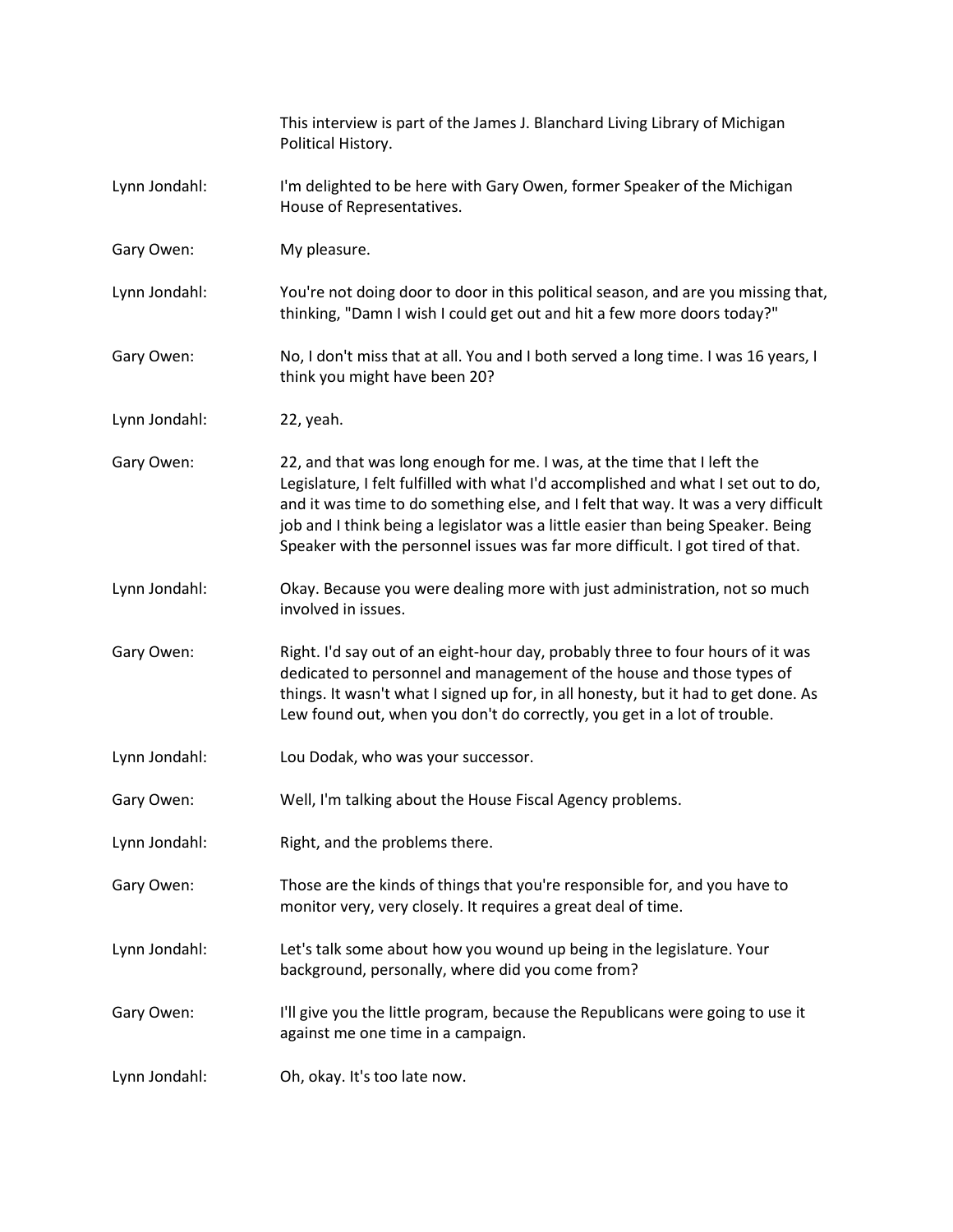| Gary Owen:    | Yeah, it's too late now, and it was all public anyway. They made it public, but I<br>was born in my grandfather's house in Lawrence County, Alabama, on a little 40-<br>acre farm. My dad was a character, to it mildly. He ended up going to prison<br>when I was about six years old, I think. Five years old, 1949. He shot and killed<br>his own first cousin. He owned a restaurant/bar type situation. They tore up his<br>place and then came back drunk, and he shot one of them. Make a long story<br>short, he ended up in prison for 25 years, but he only served like, 15 years of<br>that 25 years.                                                                                                                                                                                                                                                                  |
|---------------|-----------------------------------------------------------------------------------------------------------------------------------------------------------------------------------------------------------------------------------------------------------------------------------------------------------------------------------------------------------------------------------------------------------------------------------------------------------------------------------------------------------------------------------------------------------------------------------------------------------------------------------------------------------------------------------------------------------------------------------------------------------------------------------------------------------------------------------------------------------------------------------|
| Gary Owen:    | So, our mother raised four of us kids by herself, and three of us graduated from<br>college. She did a great job, and probably a single mom long before they<br>became fashionable. I came to Michigan after I got of service. I went into the<br>service when I was 17. I didn't graduate from high school.                                                                                                                                                                                                                                                                                                                                                                                                                                                                                                                                                                      |
| Lynn Jondahl: | You did not graduate?                                                                                                                                                                                                                                                                                                                                                                                                                                                                                                                                                                                                                                                                                                                                                                                                                                                             |
| Gary Owen:    | Did not graduate from high school. Never have. Never have.                                                                                                                                                                                                                                                                                                                                                                                                                                                                                                                                                                                                                                                                                                                                                                                                                        |
| Lynn Jondahl: | You could go back.                                                                                                                                                                                                                                                                                                                                                                                                                                                                                                                                                                                                                                                                                                                                                                                                                                                                |
| Gary Owen:    | I could, but I got an honorary high school degree.                                                                                                                                                                                                                                                                                                                                                                                                                                                                                                                                                                                                                                                                                                                                                                                                                                |
| Lynn Jondahl: | Okay.                                                                                                                                                                                                                                                                                                                                                                                                                                                                                                                                                                                                                                                                                                                                                                                                                                                                             |
| Gary Owen:    | And three honorary doctorate degrees, and two degrees from Michigan, so I got<br>enough degrees to last me for a while.                                                                                                                                                                                                                                                                                                                                                                                                                                                                                                                                                                                                                                                                                                                                                           |
| Gary Owen:    | I came up to Michigan after I served two years in the Army, and immediately,<br>my family, my uncle was here, and he was involved in politics.                                                                                                                                                                                                                                                                                                                                                                                                                                                                                                                                                                                                                                                                                                                                    |
| Lynn Jondahl: | You came here because he was here?                                                                                                                                                                                                                                                                                                                                                                                                                                                                                                                                                                                                                                                                                                                                                                                                                                                |
| Gary Owen:    | Yeah, my uncle was here, and my father was here. My father, when he got out<br>of prison, came to Michigan, actually worked as a bodyguard for Andy<br>McFarland, who was the last whitehead of the Labor's Local. I think that was his<br>name. I hope I'm correct on that. Then I went to work as a laborer, shoveling<br>concrete, and then served a partial part of a carpenter apprenticeship, then<br>decided to go back to school. I did take some night school courses at Wool Run<br>High School, but not enough to graduate. Then they opened up the community<br>college, Washtenaw Community College. I went there for two years. You didn't<br>need a high school diploma to get into Washtenaw, and I graduated from<br>Washtenaw and went to the University of Michigan, and got a bachelors and a<br>masters degree from U of M, and I was teaching at Washtenaw. |
| Lynn Jondahl: | What fields?                                                                                                                                                                                                                                                                                                                                                                                                                                                                                                                                                                                                                                                                                                                                                                                                                                                                      |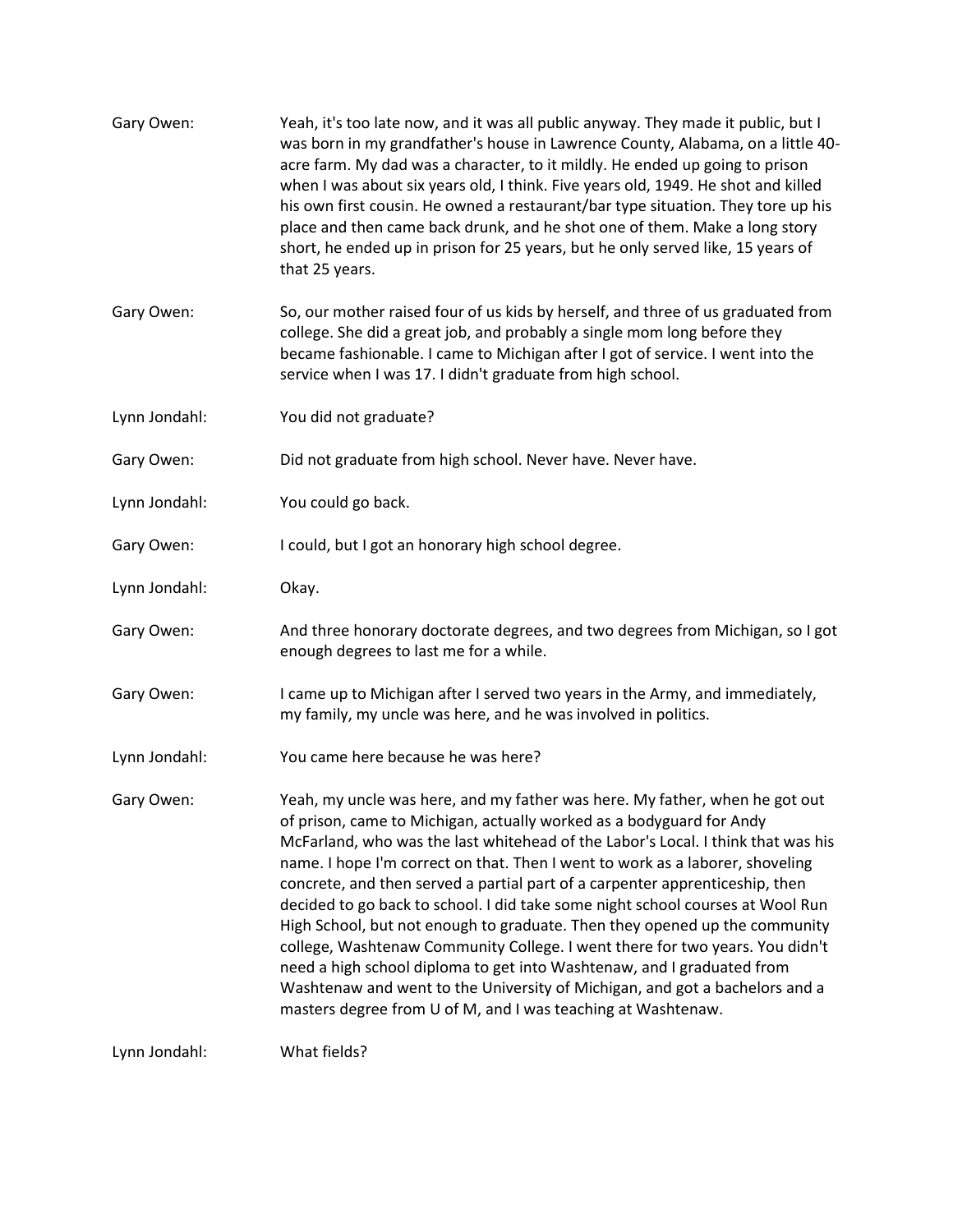- Gary Owen: I have a bachelors in political science and a masters in urban planning. I was teaching political science at Washtenaw Community College in '72, part-time, when I was completing my masters, and I ran for the house. I, like you, and so many others that had university communities, it was the first time the 18-year olds were allowed to vote at the universities, rather than in their home districts.
- Lynn Jondahl: They could choose where to register.
- Gary Owen: It was up to them. I ran against a popular Republican incumbent, and defeated him, and I think we controlled the house by one or two votes that time. It was right in that range. And the last person that voted in my election, voted about 7:00 in the morning.
- Lynn Jondahl: There's a story. Is this an urban legend, or a true story about election day.
- Gary Owen: The Boones Farm story?
- Lynn Jondahl: Yes. The Boones Farm story.
- Gary Owen: I can't say for sure whether it ever happened or not, but there's a lot of evidence that it did happen, that maybe some zealous supporters had pickup trucks full of Boones Farm wine and dropped it off at the polls when the kids were there voting.
- Lynn Jondahl: In order to encourage them to stay.
- Gary Owen: Stay, rather than leave, because it was raining. It was raining that night. There was a story in the Ypsi Press, a lady who had worked at the polling, and I think she was in her late 80s, or early 90s, had practically worked at every election they'd ever had in Ypsi, and they asked her, did she notice anything unusual, and she said, no, she didn't notice anything unusual, but she'd never seen people that happy to vote.
- Lynn Jondahl: Okay.
- Gary Owen: That was part of that story.
- Lynn Jondahl: That was '72. You were running as a Democrat against an incumbent Republican. '72 was not a good year, nationally, for the Democrats. Why the long lines? Because 18-year olds could register and vote for the first time.
- Gary Owen: Well, there was two things that happened. The Republicans controlled the city at that time, and so what they did is, they put both precincts into one house. When you got there, there weren't enough voting machines for people to vote. And we did a great job of voter turnout. I mean, the kids were very enthusiastic about voting for McGovern.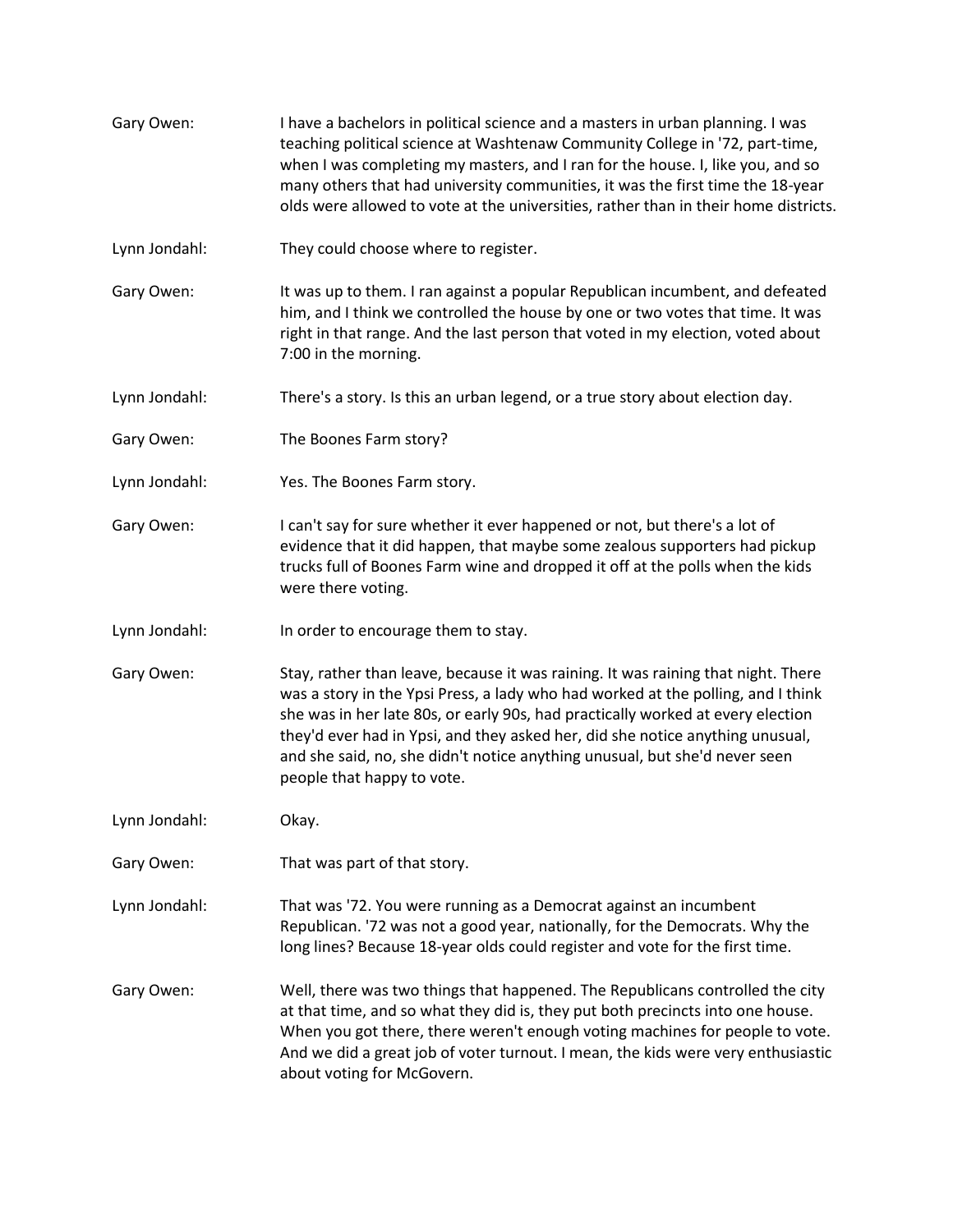| Lynn Jondahl: | This was at the anti-war activity.                                                                                                                                                                                                                                                                                                                                                                                                                                                                                                      |
|---------------|-----------------------------------------------------------------------------------------------------------------------------------------------------------------------------------------------------------------------------------------------------------------------------------------------------------------------------------------------------------------------------------------------------------------------------------------------------------------------------------------------------------------------------------------|
| Gary Owen:    | Anti-war thing, Vietnam thing.                                                                                                                                                                                                                                                                                                                                                                                                                                                                                                          |
| Lynn Jondahl: | So McGovern was very attractive in the community.                                                                                                                                                                                                                                                                                                                                                                                                                                                                                       |
| Gary Owen:    | And we had a huge sheriff's race in Washtenaw County. Remember Doug<br>Harvey. Very controversial, very conservative sheriff, and not very popular with<br>the students. Not only did they turn out for McGovern, but they turned out, and<br>Roy Smith was not a very, that was the Republican, was not very popular among<br>the students stuff, and tenant's rights issues, and his hard stand on different<br>issues, social issues. He wasn't very popular with the students on that. He was a<br>very conservative social person. |
| Gary Owen:    | So, it was a lot of factors, and that's basically where I won the election. It was<br>Ypsi Township. The other parts were very, very competitive, and very, very<br>close. One's in Wayne County. In fact, it was a marginal Democratic city at that<br>time, 52%, but it became over time, more and more Democratic.                                                                                                                                                                                                                   |
| Lynn Jondahl: | Was that your hardest race?                                                                                                                                                                                                                                                                                                                                                                                                                                                                                                             |
| Gary Owen:    | Yeah. That was the only one I ever really had. I don't think I ever had a<br>competitive race after that.                                                                                                                                                                                                                                                                                                                                                                                                                               |
| Lynn Jondahl: | Right. That was your first time to run for office?                                                                                                                                                                                                                                                                                                                                                                                                                                                                                      |
| Gary Owen:    | No, I was an Ypsi Township trustee at that time. I had ran two years before that,<br>and got elected to the Ypsi Township Board, and two years prior to that, I ran<br>Jim Krieger's campaign who later served on the County Commission, but I ran<br>his campaign for state rep against Roy Smith, and Roy beat him.                                                                                                                                                                                                                   |
| Lynn Jondahl: | Okay. What were you doing for a living before that?                                                                                                                                                                                                                                                                                                                                                                                                                                                                                     |
| Gary Owen:    | My brother and I built spec homes and garages, and stuff like that. We both had<br>served. He went on and got his degree in architecture from U of M, and we, all<br>the way through school, we worked part-time in construction.                                                                                                                                                                                                                                                                                                       |
| Lynn Jondahl: | Okay. Smith came back later, didn't he?                                                                                                                                                                                                                                                                                                                                                                                                                                                                                                 |
| Gary Owen:    | He moved to Saline. He was City Administrator in Saline, I think, for two years,<br>and then he got elected to the house from Saline, which was an adjoining<br>district west of here.                                                                                                                                                                                                                                                                                                                                                  |
| Lynn Jondahl: | Going into that race, were you expected to be the contender?                                                                                                                                                                                                                                                                                                                                                                                                                                                                            |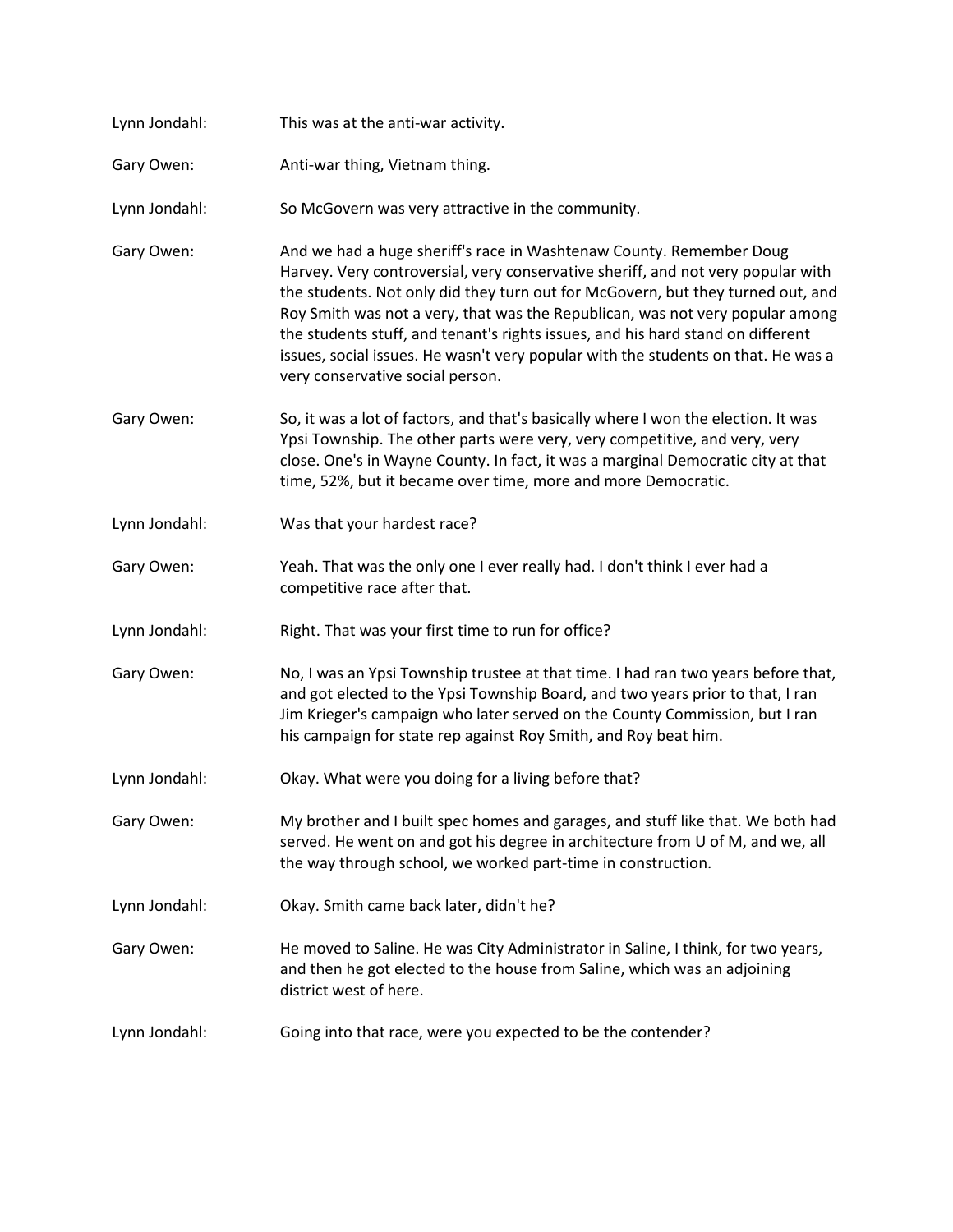| Gary Owen:    | I think that the feeling in Lansing was I had absolutely no chance. Well first, I<br>had problems with the UAW in those days, but it was more local problems than<br>a philosophical problem.                                                                                                                                                                                                                                                                                                                                                                                                                                                                                                                                                                                                                                                                                                   |
|---------------|-------------------------------------------------------------------------------------------------------------------------------------------------------------------------------------------------------------------------------------------------------------------------------------------------------------------------------------------------------------------------------------------------------------------------------------------------------------------------------------------------------------------------------------------------------------------------------------------------------------------------------------------------------------------------------------------------------------------------------------------------------------------------------------------------------------------------------------------------------------------------------------------------|
| Lynn Jondahl: | So, they didn't support you?                                                                                                                                                                                                                                                                                                                                                                                                                                                                                                                                                                                                                                                                                                                                                                                                                                                                    |
| Gary Owen:    | Eventually, I think they did support me, but they never really publicly did<br>anything for me. And MEA actually supported my opponent.                                                                                                                                                                                                                                                                                                                                                                                                                                                                                                                                                                                                                                                                                                                                                         |
| Lynn Jondahl: | UAW did not, but MEA did.                                                                                                                                                                                                                                                                                                                                                                                                                                                                                                                                                                                                                                                                                                                                                                                                                                                                       |
| Gary Owen:    | UAW did not, but MEA did. Then the chairman of Appropriations, who was Bill<br>Copland at that time, endorsed my opponent. That was kind of interesting.                                                                                                                                                                                                                                                                                                                                                                                                                                                                                                                                                                                                                                                                                                                                        |
| Lynn Jondahl: | So, you had been two years on the township board.                                                                                                                                                                                                                                                                                                                                                                                                                                                                                                                                                                                                                                                                                                                                                                                                                                               |
| Gary Owen:    | Yeah, in Ypsi Township.                                                                                                                                                                                                                                                                                                                                                                                                                                                                                                                                                                                                                                                                                                                                                                                                                                                                         |
| Lynn Jondahl: | Okay. Now, people who knew you before that, would they have been surprised<br>that you were now running for office, that involved politically, or had you<br>indicated interest in that before?                                                                                                                                                                                                                                                                                                                                                                                                                                                                                                                                                                                                                                                                                                 |
| Gary Owen:    | Like I said, I ran a campaign for Jim Krieger, and I majored in political science in<br>school, and it's sort of a southern tradition in this area, like it is in Taylor and<br>some of the others, we have so many people who migrated from the south. So,<br>it was really southern type politics, which is families oriented, where there's<br>groups of families that control votes, and very sociable with barbecues and<br>stuff. So, it was part of the social life of Ypsi Township, and still even today is still<br>a little like that. Huge parties, huge barbecues, I continued that tradition for<br>years with a big Fourth of July party. They call it Ypsi-tucky, and the reason being<br>is so many residents here from the south came up to work at the car plants. I<br>think when I was state rep, we had the highest concentrate of manufacturing<br>workers in the world. |
| Lynn Jondahl: | No kidding.                                                                                                                                                                                                                                                                                                                                                                                                                                                                                                                                                                                                                                                                                                                                                                                                                                                                                     |
| Gary Owen:    | No kidding, right in this area, because you had GM, AD, Ford, Ford Risen and<br>Ford Saline, just both hydromatic division and the transmission division, so it<br>was a huge, huge concentration.                                                                                                                                                                                                                                                                                                                                                                                                                                                                                                                                                                                                                                                                                              |
| Lynn Jondahl: | And that's what brought your dad in and uncle up here eventually.                                                                                                                                                                                                                                                                                                                                                                                                                                                                                                                                                                                                                                                                                                                                                                                                                               |
| Gary Owen:    | They were all in construction, but they came up because of the work. That's the<br>reason I came here, to get a job, basically. My son tells a story of getting the<br>Latinos and the Mexicans to do work, and I said, Evan, when I came here, I was<br>the Mexican. Talking about work that no one else would do, the southerners                                                                                                                                                                                                                                                                                                                                                                                                                                                                                                                                                             |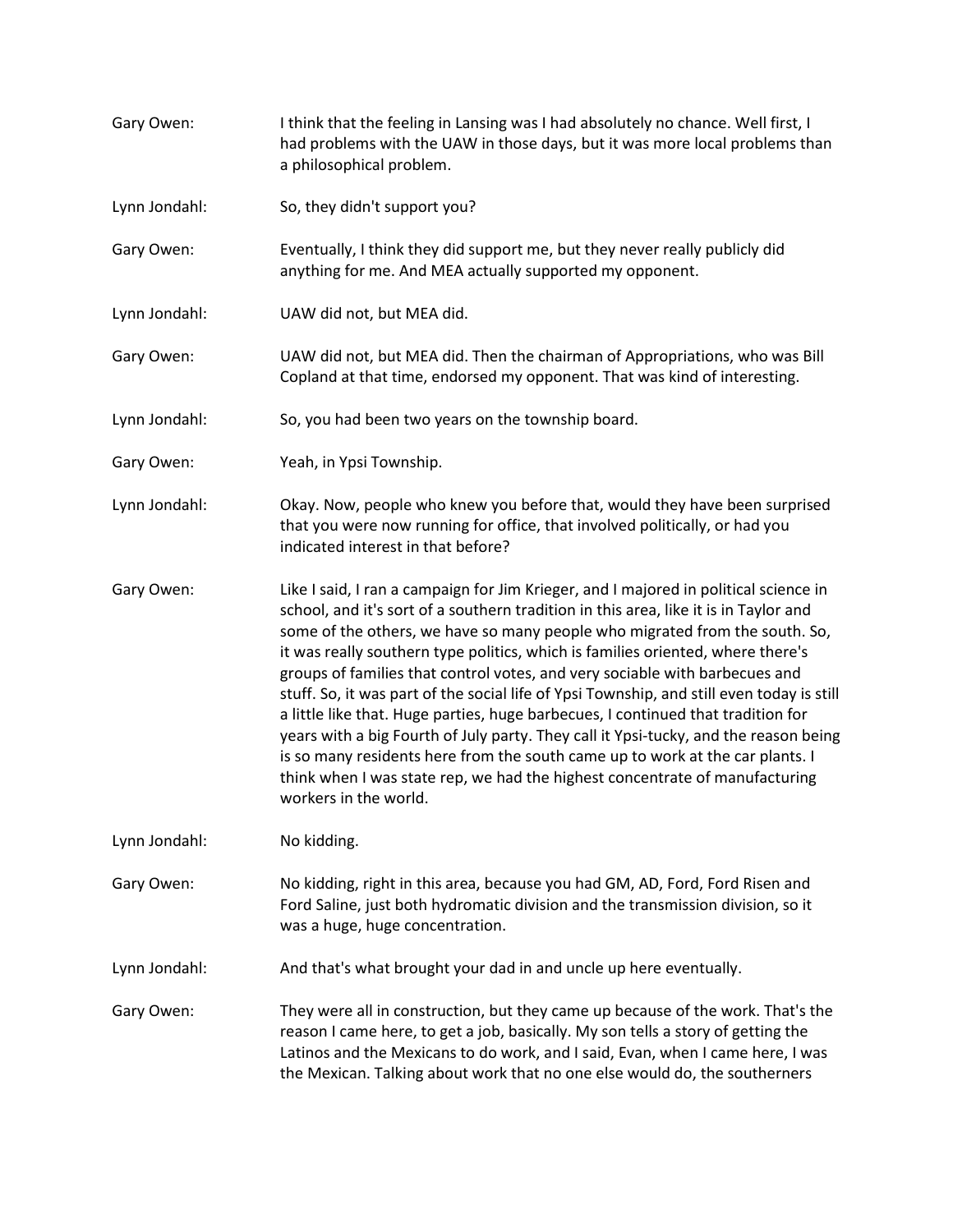were the one that did it. I started out hanging drywall and did the type of work that basically no one else would do. Lynn Jondahl: All right. You're now in the legislature, not necessarily the most popular democrat from some of the Lansing folks' perspective. Where did you involve yourself? What did you go after there? Gary Owen: When I got there, first I was very upset about Copland supporting my opponent. Lynn Jondahl: He chaired the Appropriations committee, had been for some years Gary Owen: Yeah, and Roy was on that committee, Roy Smith was there, and I went to the speaker and told him that I defeated a person on Appropriations. Lynn Jondahl: The speaker at that time. Gary Owen: Was Bill Ryan, and I told Bill that I wanted on that committee, because one of the big issues he used in the campaign was that he had been on appropriates and been effective, and I made the argument it wasn't effective, but I said, I have to get on that thing. I'm most positive he's going to run against me in two years. So the speaker said, freshman don't get on appropriates. We argued back and forth, but I had the reputation before I got there as being a maverick type person. UAW was very happy with me, and MEA didn't support me, and you remember those days. They were very, very powerful groups. They were coming to me and trying to reconcile, to try to solve their problems, and I said the only way to solve the problem is get me on appropriates. And Bobby Crim was very instrumental in getting me on the committee at that time, because he wanted to keep control of the house, and we only had 57 or 58 seats. Lynn Jondahl: What was Bobby's role at that point? Gary Owen: He was Ryan's administrative assistant, but he ran in a district and came back and was elected floor leader. Lynn Jondahl: Oh, okay, in the '73. Gary Owen: In '73. I think he was elected in '64, got defeated in '66. Then he worked as Ryan's administrative assistant when Ryan was speaker, and then he went and ran and came back and got elected floor leader. So, he was very instrumental, was very, very close to Bill Ryan. Lynn Jondahl: Right. You wound up getting that appointment. Gary Owen: Yes. Lynn Jondahl: What did you spend your time on there?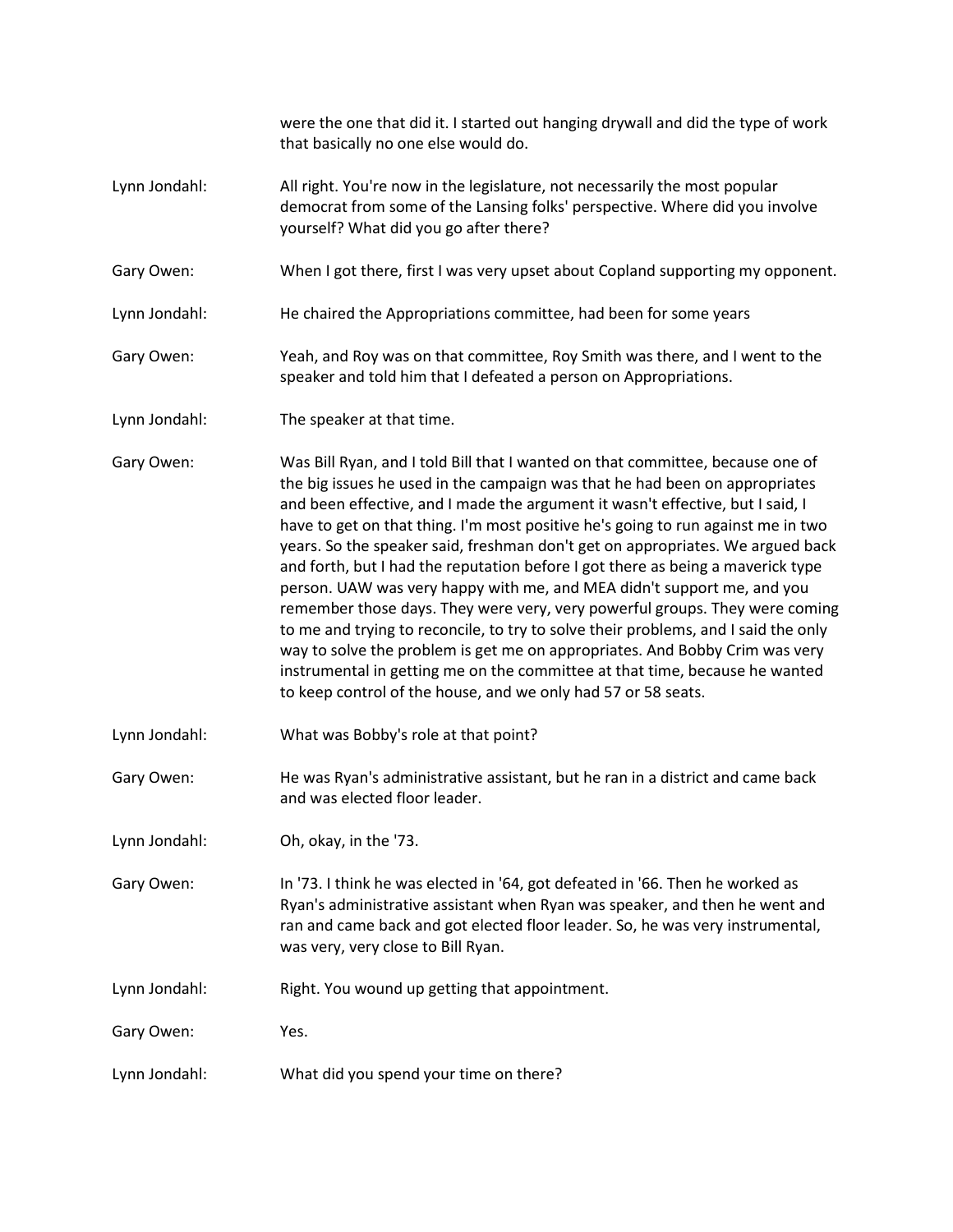| Gary Owen:    | Initially Copland wouldn't give me a committee, so I had nothing to do, but Bill<br>Huffman, who had become a very good friend of mine, had the higher education<br>committee, which at that time, both the junior college bill and the four-year bill<br>was in the higher-ed subcommittee. So, to give me a chairmanship, Huffman<br>divided up the subcommittee and put me in charge of the community college<br>bill.                                                                                                                                                                                                                                                                                                                                                   |
|---------------|-----------------------------------------------------------------------------------------------------------------------------------------------------------------------------------------------------------------------------------------------------------------------------------------------------------------------------------------------------------------------------------------------------------------------------------------------------------------------------------------------------------------------------------------------------------------------------------------------------------------------------------------------------------------------------------------------------------------------------------------------------------------------------|
| Lynn Jondahl: | So, Huffman was a rep from?                                                                                                                                                                                                                                                                                                                                                                                                                                                                                                                                                                                                                                                                                                                                                 |
| Gary Owen:    | Madison Heights.                                                                                                                                                                                                                                                                                                                                                                                                                                                                                                                                                                                                                                                                                                                                                            |
| Lynn Jondahl: | Madison Heights?                                                                                                                                                                                                                                                                                                                                                                                                                                                                                                                                                                                                                                                                                                                                                            |
| Gary Owen:    | Yeah, Madison Heights.                                                                                                                                                                                                                                                                                                                                                                                                                                                                                                                                                                                                                                                                                                                                                      |
| Lynn Jondahl: | And he chaired the whole higher education appropriations subcommittee, but<br>he agreed to split off.                                                                                                                                                                                                                                                                                                                                                                                                                                                                                                                                                                                                                                                                       |
| Gary Owen:    | He did it as a favor. He was a very nice guy. And Carl Purcell, who later ran for<br>congress, did it in the senate. Bill, he worked it out where they did a separate<br>thing in the senate. Then the next year he ran for the senate, so I was chairman<br>of higher ed, then I became chairman of the regulatory bill, and owned joint and<br>chairman of grants and transfers, and all those. Chairman Jacobetti wasn't very<br>interested in some of those things, and so he just gave the responsibility to me,<br>and I actually became very influential in the Appropriations process.                                                                                                                                                                              |
| Lynn Jondahl: | Were there particular issues that you got particularly involved in?                                                                                                                                                                                                                                                                                                                                                                                                                                                                                                                                                                                                                                                                                                         |
| Gary Owen:    | Yeah. Well, in my masters program at Michigan, the urban planning is a lot more<br>than just the historical plan that people see, the planning thing. I sort of<br>emphasized local government budgets and structure, and so I was very familiar<br>to the state appropriates process, I had classes from Tom Anton, who was the<br>former head of department of management of budgets, state of Illinois, and<br>people liked that, so I understood zero based budgeting, which was at that time<br>was a very catch phrase. I think because of my background, which was unusual,<br>being educated in the whole area of the budget process, that gave me a heads<br>up on a lot of people there, because most of them didn't have that type of<br>educational background. |
| Lynn Jondahl: | Right. How long did you serve on Appropriations before you then became<br>speaker?                                                                                                                                                                                                                                                                                                                                                                                                                                                                                                                                                                                                                                                                                          |
| Gary Owen:    | 10 years.                                                                                                                                                                                                                                                                                                                                                                                                                                                                                                                                                                                                                                                                                                                                                                   |
| Lynn Jondahl: | 10 years? Then, became speaker.                                                                                                                                                                                                                                                                                                                                                                                                                                                                                                                                                                                                                                                                                                                                             |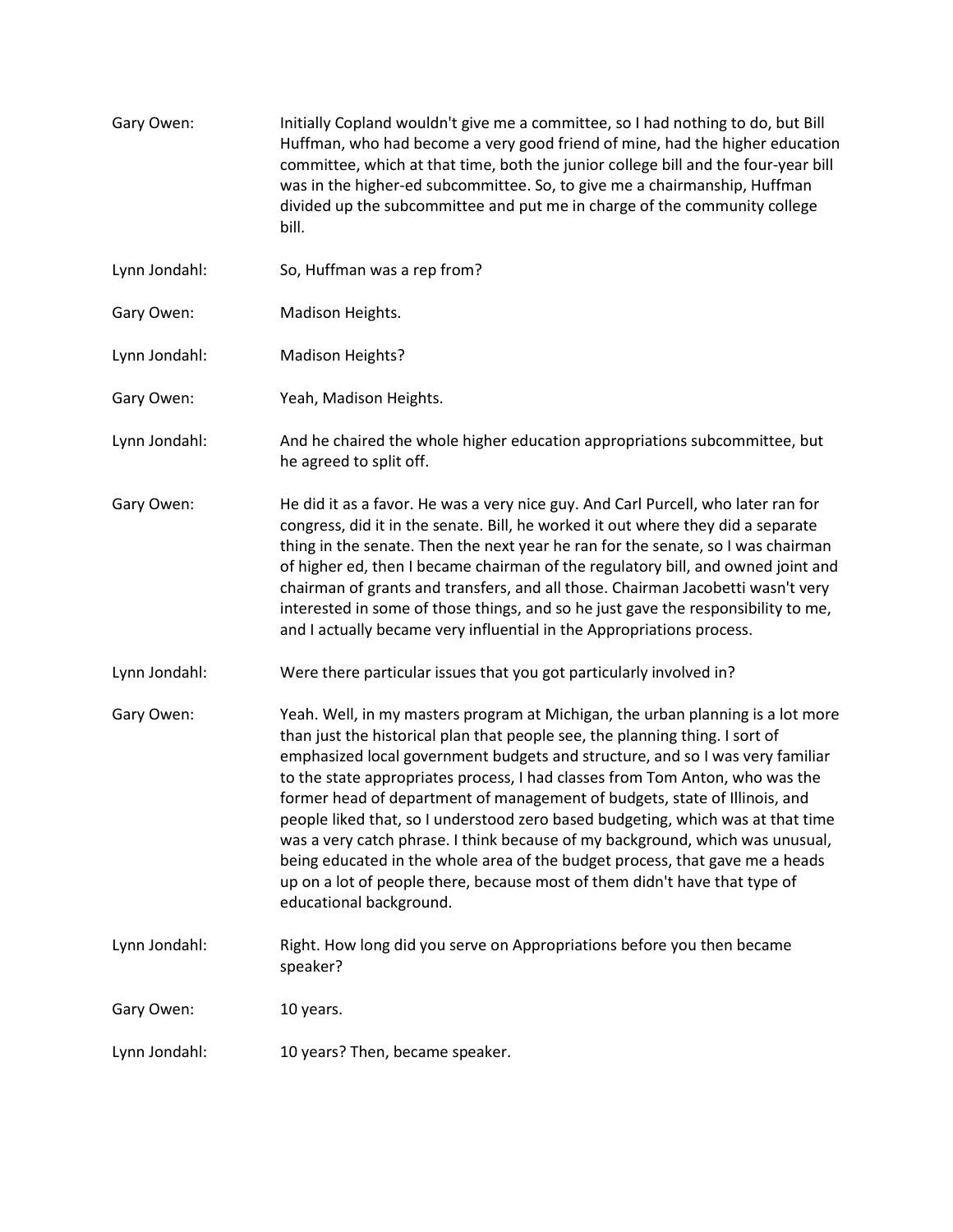| Gary Owen:    | I ran against Joe Forbes and Matt McNeely, and there was another one in there,<br>I can't remember who else it was. Was Hollister running then? Hollister, I'm not<br>sure. Matt McNeely and Forbes and I, I think, were the three main people.                                                                                                                                                                                                                                                                                                                                                           |
|---------------|-----------------------------------------------------------------------------------------------------------------------------------------------------------------------------------------------------------------------------------------------------------------------------------------------------------------------------------------------------------------------------------------------------------------------------------------------------------------------------------------------------------------------------------------------------------------------------------------------------------|
| Lynn Jondahl: | Yeah, that sounds right. He may have been. I don't remember.                                                                                                                                                                                                                                                                                                                                                                                                                                                                                                                                              |
| Gary Owen:    | I know I ran against him two or three times in different positions in the caucus.<br>Maybe that wasn't it.                                                                                                                                                                                                                                                                                                                                                                                                                                                                                                |
| Lynn Jondahl: | Your major contender, competition, was it Forbes?                                                                                                                                                                                                                                                                                                                                                                                                                                                                                                                                                         |
| Gary Owen:    | Yeah, Joe was the major competitor.                                                                                                                                                                                                                                                                                                                                                                                                                                                                                                                                                                       |
| Lynn Jondahl: | And you had served together. Well, he proceeded you in the legislature.                                                                                                                                                                                                                                                                                                                                                                                                                                                                                                                                   |
| Gary Owen:    | Yeah. He was there before. In fact, one of his arguments, I had only been there<br>10 years, I hadn't been there long enough to be speaker.                                                                                                                                                                                                                                                                                                                                                                                                                                                               |
| Lynn Jondahl: | Hadn't enough experience.                                                                                                                                                                                                                                                                                                                                                                                                                                                                                                                                                                                 |
| Gary Owen:    | Yeah, didn't have enough experience to be speaker.                                                                                                                                                                                                                                                                                                                                                                                                                                                                                                                                                        |
| Lynn Jondahl: | Talk about that race. Was it representative of different philosophies?                                                                                                                                                                                                                                                                                                                                                                                                                                                                                                                                    |
| Gary Owen:    | I never felt it was a philosophical race. Both Joe and I were both social liberals. I<br>might've been, but that was only because of appropriation concept, maybe a<br>little bit more fiscal conservative than Joe, but that's only because I served on<br>that committee, and I don't know how Joe would react if he had been on that<br>committee. I would say philosophically, we were very close. The UAW<br>supported Joe and opposed me, but they couldn't get their horses together.<br>They had problems because Bard Young who was my regional director.                                        |
| Lynn Jondahl: | Regional UAW director.                                                                                                                                                                                                                                                                                                                                                                                                                                                                                                                                                                                    |
| Gary Owen:    | Regional UAW director from this area, openly supported me even against the<br>UAW, and then you had Buddy Battle from Detroit who openly supported me,<br>and you had Coleman Young who supported me. So, I had almost unanimous<br>support in the black caucus, and my coalition was primarily sort of the Irish<br>group, which was Jim O'Neil and Dick Young and all that group, Mike Griffin.<br>Traditionally more conservative, I think, than most of the caucus. I had a<br>mixture. I don't think it was a philosophical race. The UAW obviously put their<br>efforts with primarily Sam Fishman. |
| Lynn Jondahl: | He was their                                                                                                                                                                                                                                                                                                                                                                                                                                                                                                                                                                                              |
| Gary Owen:    | UAW cap coordinator. At that time, I think he might've been AFLCIO president. I<br>think he was. I think he moved, which the UAW then was within the AFLCIO. But                                                                                                                                                                                                                                                                                                                                                                                                                                          |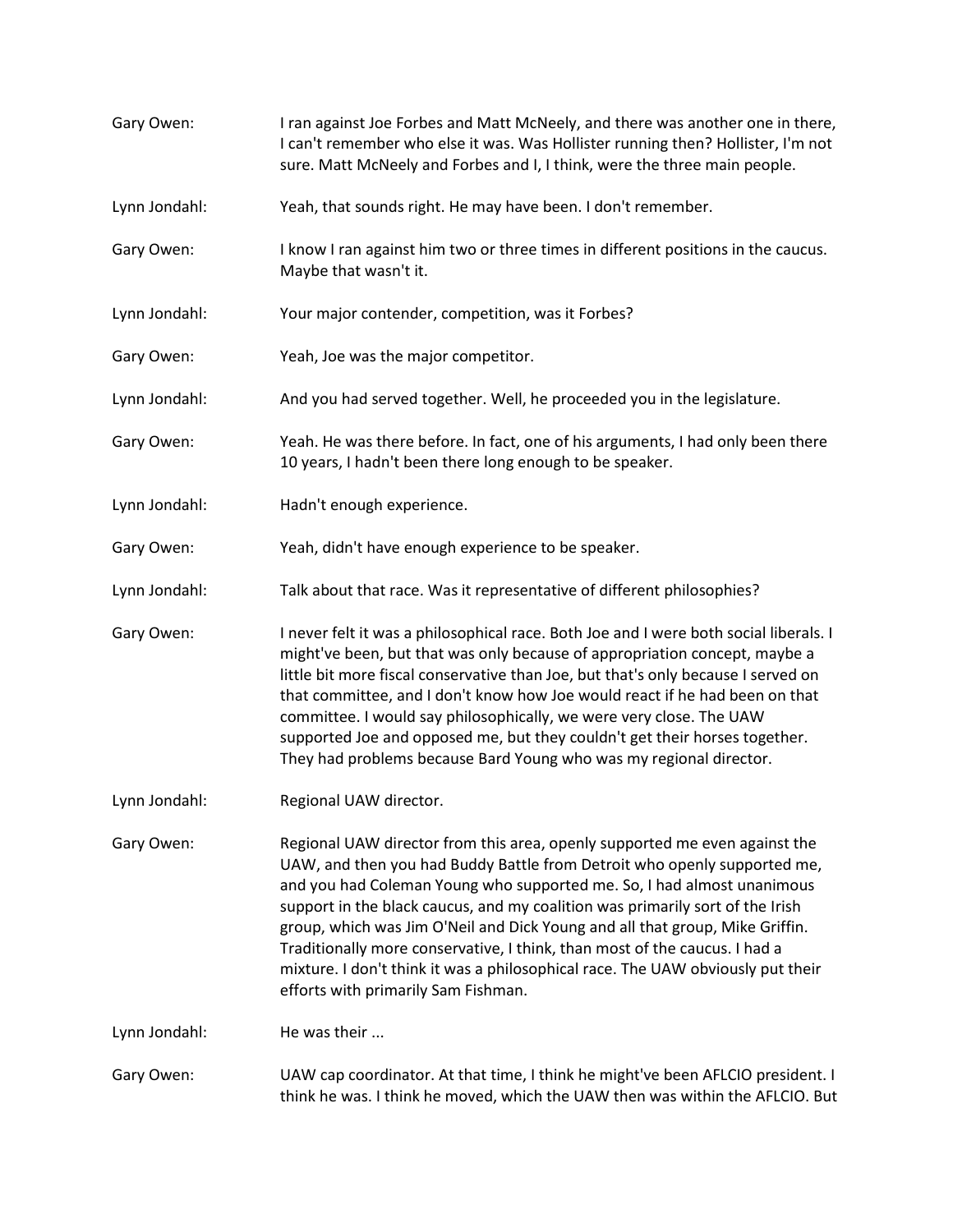there was groups in the AFLCIO like the building trades that openly supported me for speaker because I had come out of the building trades. It was an unusual race. I obviously was the first speaker to get elected without open UAW support in the modern era, and that was sort of a major change. Another major change, the year I got elected speaker, Bobby had I think raised about \$30,000 in the caucus fund.

- Lynn Jondahl: Bobby Crim
- Gary Owen: Yeah.
- Gary Owen: When I left there six years later we were spending over \$900,000 out of that fund, so that began a change that has only increased since I left there.
- Lynn Jondahl: So, giving the figures again, they had raised you said \$30,000
- Gary Owen: About \$30,000 that actually went through a caucus fund and operation, and ...
- Lynn Jondahl: That, then, for electing and re-electing.
- Gary Owen: In competitive seats, yeah, for competitive seats.
- Lynn Jondahl: There really had not been that fund before?
- Gary Owen: I think Bobby established it that year for the first time. Well, the first time I ran, that's not true. I was given about \$2,000 out of some fund in Lansing. That might've been a caucus fund. But I know the year I became speaker, which was quite a way back, they only spent \$30,000 the year before that.
- Lynn Jondahl: Right. By the time you left, that was up to?
- Gary Owen: We got it up to about \$900,000, I think.
- Lynn Jondahl: Right.
- Gary Owen: Somewhere in that range.
- Lynn Jondahl: Yeah.
- Gary Owen: So, that was a major, major change, and it's only just grown from there.
- Lynn Jondahl: Right. That was funds raised independent of the whole legislative process, but from the interest groups and so on.
- Gary Owen: Caucus fundraisers
- Lynn Jondahl: Right.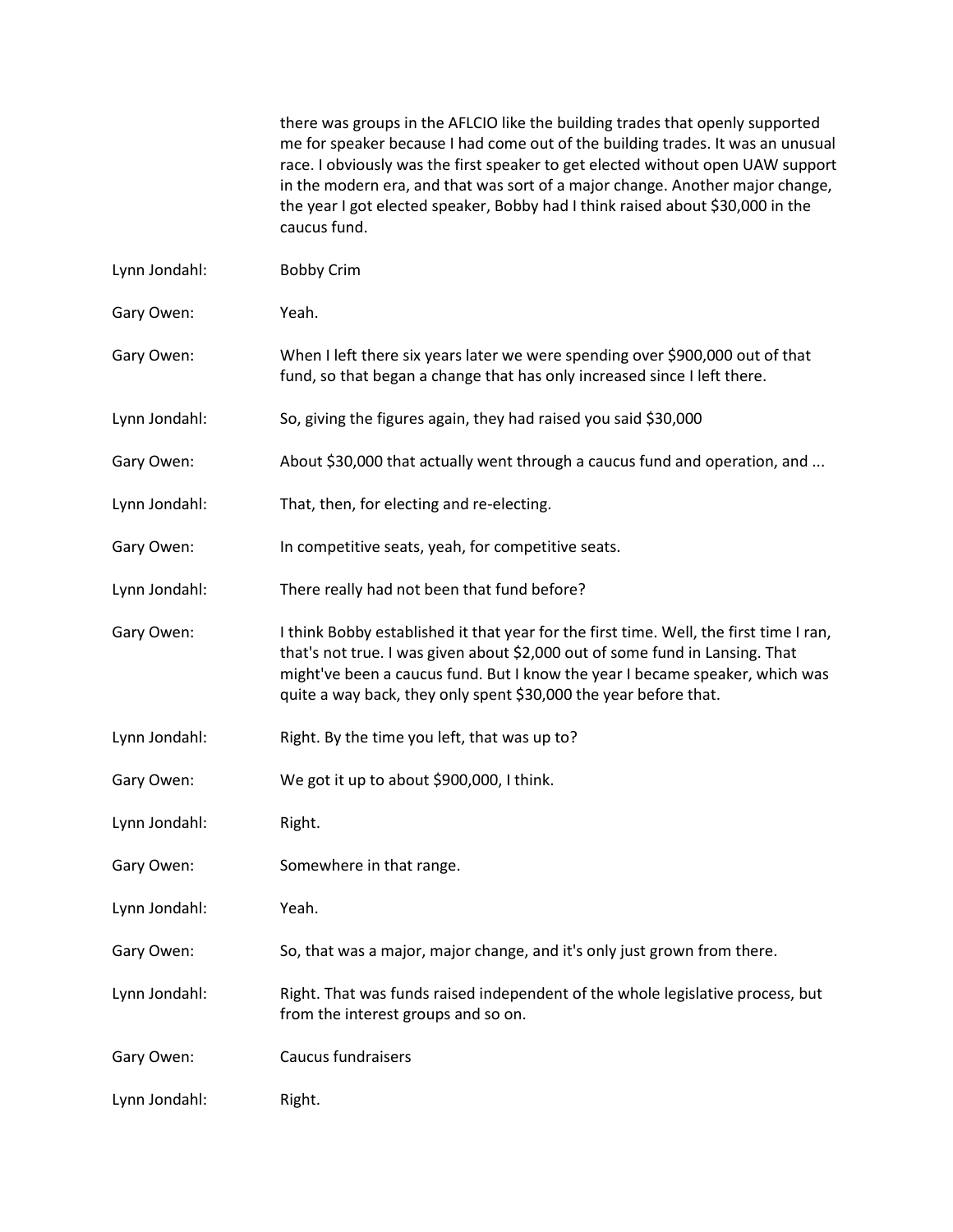| Gary Owen:    | I remember we had them down, had the big dinner, we had Mondale as speaker<br>down at Ren Center, and it really took on a much bigger role.                                                                                                                                                                                                                                                                                                                                                                                                                                                                                                                                                                                                                                                                                                                                                               |
|---------------|-----------------------------------------------------------------------------------------------------------------------------------------------------------------------------------------------------------------------------------------------------------------------------------------------------------------------------------------------------------------------------------------------------------------------------------------------------------------------------------------------------------------------------------------------------------------------------------------------------------------------------------------------------------------------------------------------------------------------------------------------------------------------------------------------------------------------------------------------------------------------------------------------------------|
| Lynn Jondahl: | Go back to the race with Joe and Matt McNeely, Joe Forbes, Matt McNeely,<br>those folks. How does a race like that work, when you're running against<br>someone else in the caucus, and it's a contested race, and it could be divisive,<br>then you've got to work together after that. How does that work out?                                                                                                                                                                                                                                                                                                                                                                                                                                                                                                                                                                                          |
| Gary Owen:    | Well, it was divisive, but it was more on individual personalities than a collective<br>divisive. In other words, there was not a black caucus that was really upset<br>because I got elected speaker, or identifiable body of people, but it was like I<br>had about as liberal support as you can get, and I had Mike Griffin, who was<br>probably about as conservative as you could get. It went across the<br>philosophical lines. It was more on a personality race, which I think is a much<br>easier situation to deal with and to put together. When you got personalities<br>involved in it, those can be corrected in a relatively short period of time. I think<br>if you had a strong caucus opposition, internally, like for example, an<br>identifiable group like the black caucus, who would be really upset with<br>someone getting support it would be much, much harder to deal with. |
| Lynn Jondahl: | To bring together, yeah.                                                                                                                                                                                                                                                                                                                                                                                                                                                                                                                                                                                                                                                                                                                                                                                                                                                                                  |
| Gary Owen:    | I thought we brought our caucus together, or I brought my caucus together,<br>along with my supporters in a relatively short period of time.                                                                                                                                                                                                                                                                                                                                                                                                                                                                                                                                                                                                                                                                                                                                                              |
| Lynn Jondahl: | Right.                                                                                                                                                                                                                                                                                                                                                                                                                                                                                                                                                                                                                                                                                                                                                                                                                                                                                                    |
| Gary Owen:    | I felt like we treated the people who opposed us, like you, fairly. We looked<br>around, I looked at people's skill levels and made my decisions on committee<br>appointments. There was obviously some commitments that were made during<br>the campaign. I kept those, but I always left myself enough flexibility to make<br>sure that in the end, I could pull the caucus back together and appoint the<br>people that I thought could get the job done to the right committees, and we<br>were able to do that.                                                                                                                                                                                                                                                                                                                                                                                      |
| Lynn Jondahl: | Now, Joe Forbes wound up as floor leader.                                                                                                                                                                                                                                                                                                                                                                                                                                                                                                                                                                                                                                                                                                                                                                                                                                                                 |
| Gary Owen:    | Right.                                                                                                                                                                                                                                                                                                                                                                                                                                                                                                                                                                                                                                                                                                                                                                                                                                                                                                    |
| Lynn Jondahl: | So, you had a working relationship. That worked well.                                                                                                                                                                                                                                                                                                                                                                                                                                                                                                                                                                                                                                                                                                                                                                                                                                                     |
| Gary Owen:    | Yeah, Joe and I, I don't think, ever had any personal animosity against one<br>another. In fact, Joe and I probably got along better than anyone during that<br>race, as individuals. Collectively, it was a lot of our supporters that got a lot<br>more upset than Joe and I did. As you know, Joe had a great personality; a real<br>funny guy, easy guy to work with, not a real intense person, I don't think. And<br>probably the intensity was on my side versus Joe. We got along very, very well.                                                                                                                                                                                                                                                                                                                                                                                                |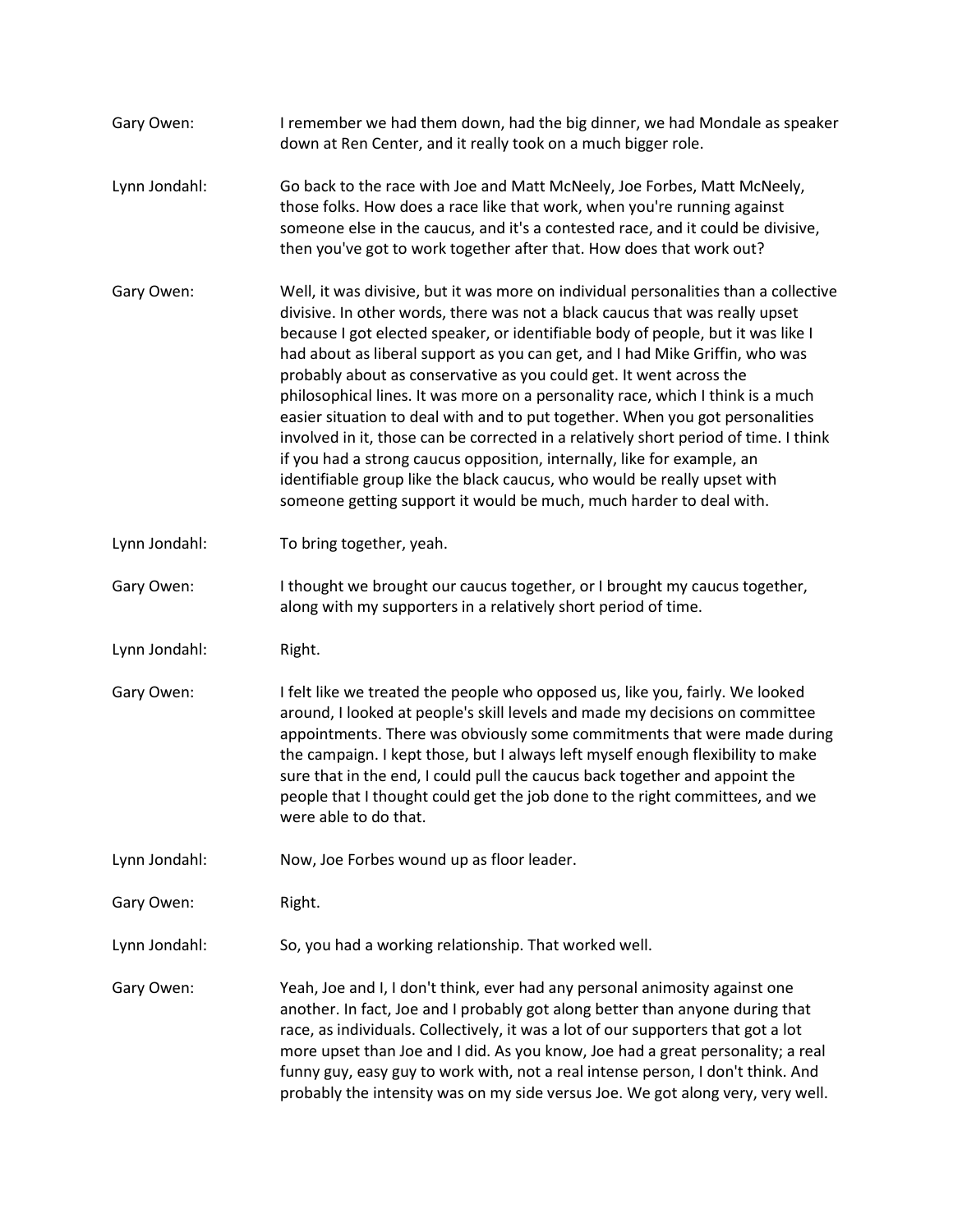And then when Blanchard came in, and the Governor was basically told by John Dingell, and Bill Ford, and those people that he had to stay out of that race. He couldn't get involved in the Speaker's race. He just got elected. As a matter of fact, we had a meeting with him and both Dingell and Ford made it very, very clear to him that that would be unacceptable for him to get involved in the Speaker's election.

- Lynn Jondahl: And Joe was very close to him.
- Gary Owen: Yep, a close friend of his.
- Lynn Jondahl: What was the year?

Gary Owen: Yeah, it would have been '82 because I left in '88, so six years.

- Lynn Jondahl: So you became speaker coincidentally with Blanchard becoming Governor?
- Gary Owen: Right.
- Lynn Jondahl: So you immediately were confronted with a budget crisis.
- Gary Owen: We had a budget crisis. We had a new Governor, new leaders in the Senate.
- Lynn Jondahl: The Senate was Democratic at that point?
- Gary Owen: Democratic. Bill Faust was the leader; very close friend of mine. Had been my Senator, State Senator. To start off with, I always thought Bill Faust was one of the better politicians in Lansing, and most people who knew him would agree with that. He was a very likable guy. He was handicapped from a car accident and was in a wheelchair, but Bill was a very, very effective politician, a very good politician. And he was the leader of the Senate and I was leader of the House, and we were very, very close, personal friends. That part was very, very good to start off with that.
- Gary Owen: The difficulty was the Governor coming in, bringing different people. They were replacing a Republican who had been there, I think, 12 years; I think Milliken had been there 12 years, maybe even longer. And so, a whole new administration of new people coming in with new ideas and new ways of doing things, but their experience was in the legislature.
- Gary Owen: I remember the Democrats had controlled the legislative process for a long time. People like Bill Ryan and Bobby Crim were still there. I think Ryan might have moved on before that. I can't remember. And Bobby had, too. Bobby had left because I replaced Bobby, so he left. I'm sure Ryan had left as well. But you had people who had been in the legislature for 10, 15, 20 years, 30 years, and been in control, so they were set in their ways, they knew what their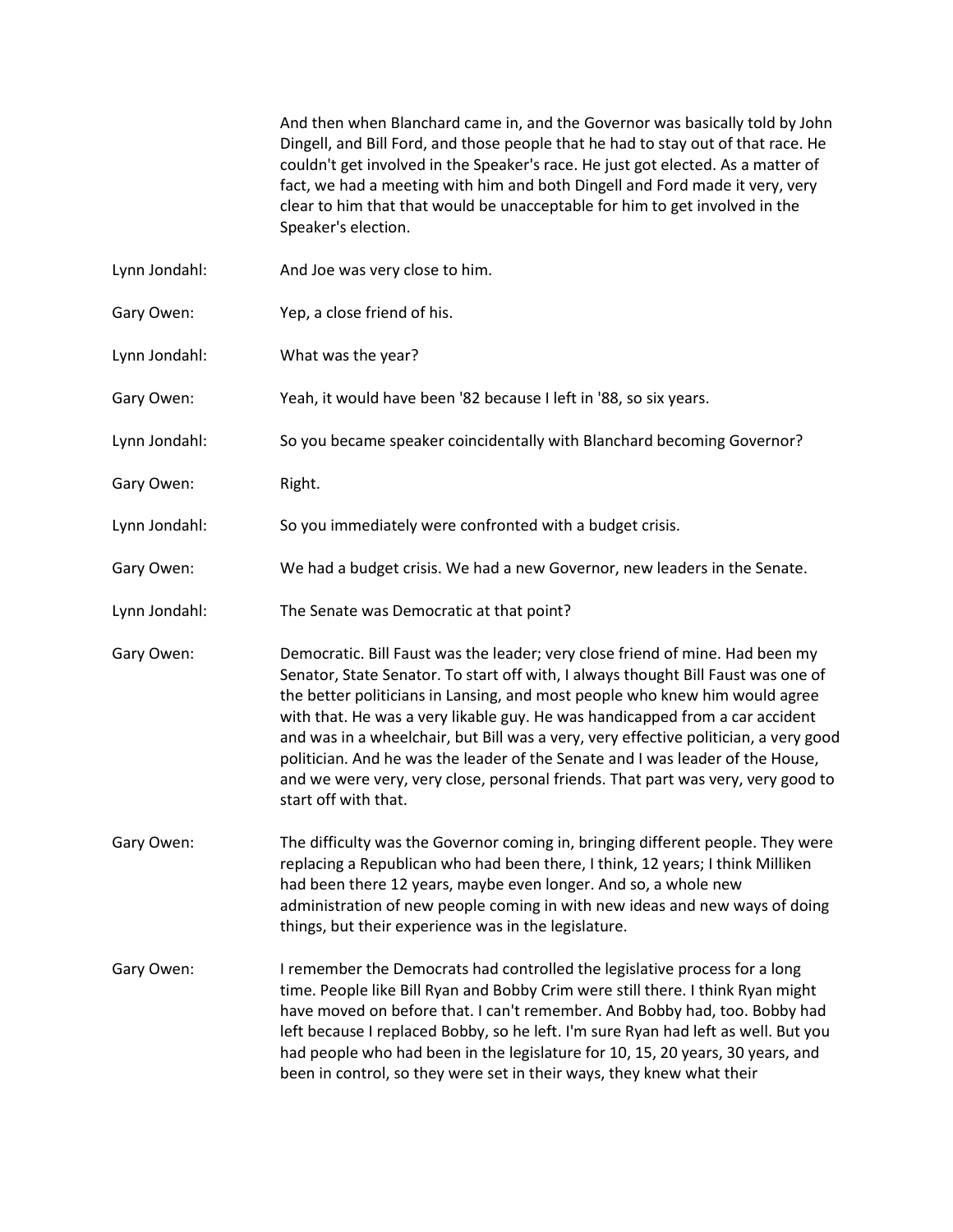responsibilities were, they knew how the process worked. And then you had a Governor who basically had never been to Lansing. Lynn Jondahl: He had served in Congress before. How well did you know him, Governor Blanchard? Gary Owen: Not at all. I met him during the campaign obviously, and I supported him and worked for him. But up until that time, I didn't know him. Lynn Jondahl: There was strain between him and the caucus for the reasons you're describing. Essentially, the caucus had been the Democratic voice up to that point. They were in a Republican administration, so there was some tension there. Gary Owen: Yeah, I think so. I think the recognized leader of the Democratic party in Michigan was Bill Ryan and Bobby Crim and those type of people. They had strong Speakers. There was Frank Kelley, was attorney general, and Don Riegle I think was United States Senator, and Levin. But really, people looked to Lansing for leadership and looked to the Democrats for leadership. The Speaker was at that time probably the most powerful Democrat in the state. Lynn Jondahl: Talk about how you got to know Blanchard then. How did that relationship develop? Gary Owen: Governor Blanchard always made it an effort. The good thing about him coming from Washington was he had a lot of respect for the leadership, and that's part of being a Congressman, I guess. The Speaker is the Speaker, and he had a lot of respect for that. He made it very clear to me from day one that I would call the shots in the caucus; that he was not going to be in the caucus undermining me in any way, nor would anyone who worked for him. And he kept that commitment. The whole six years I was Speaker, the Governor pretty much stayed out of caucus politics and left that up to me. And I appreciated that because you can be under minded pretty easy in that process. I remember the President said, he told me one day, he said, "Mr. Speaker," he says, "I got two or three people meeting to get rid of me every day." And I said, "I got 10 to 20 that want to get rid of me every day, so it's a little different." I said, "Welcome to the world." Gary Owen: But I had a good working relationship with Blanchard. I think he respected the leadership that was in the legislature. I don't think he ever established close enough personal ties with members of the caucus that he should have. Part of that may have been his commitment to not get involved in caucus politics and not overshadow the leadership. I never understood why he didn't develop better relationships with more legislators than what he did. Lynn Jondahl: The budget situation that the state was facing at that point as I recall, Blanchard as Governor convened or commissioned a bipartisan group to come up with solutions for the budget process problem, and among those was a proposal to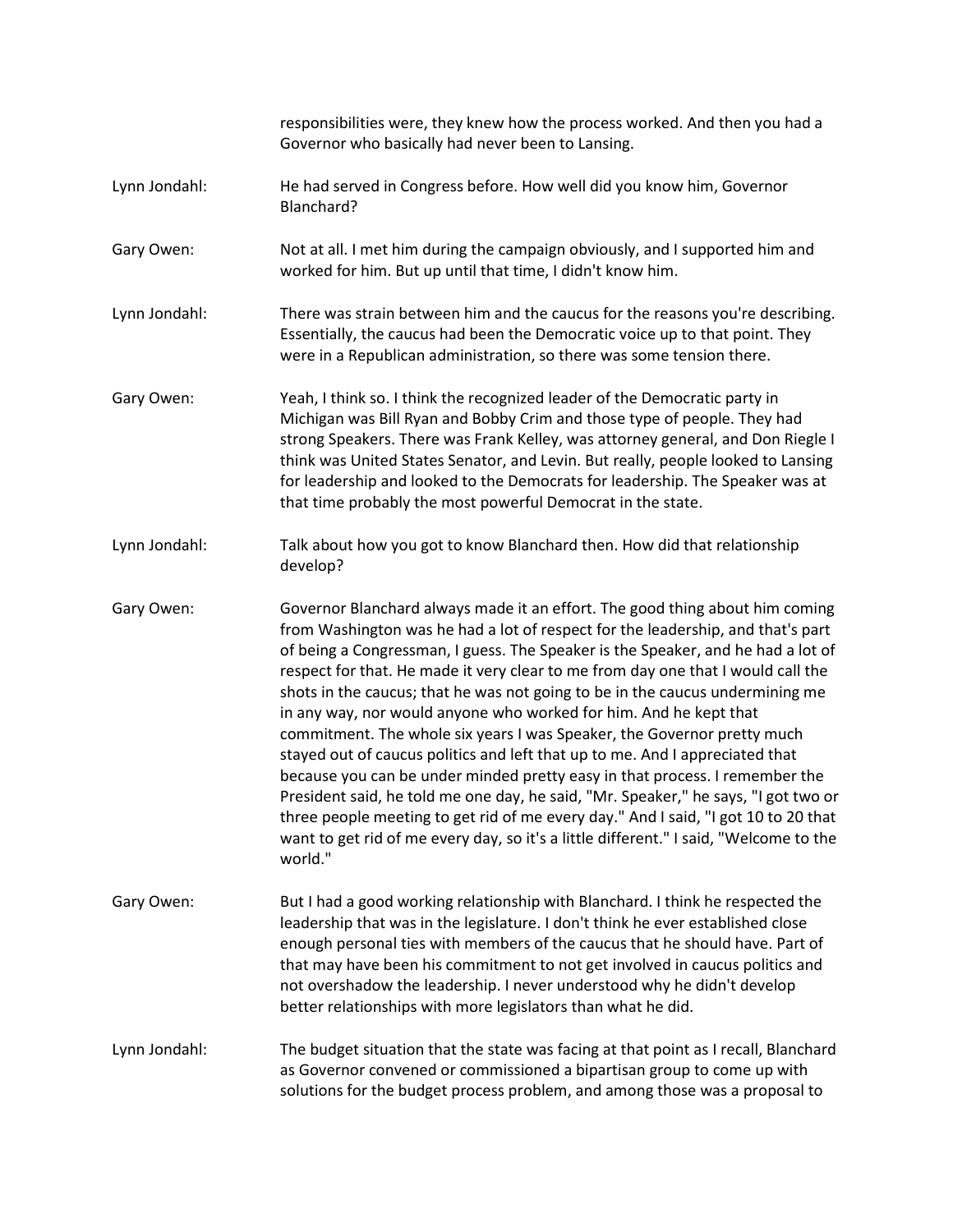increase the income tax. I don't know if that came from that commission, but at least that became his recommendation. So that was on your plate almost immediately as you became Speaker. Gary Owen: And yours, if you remember correctly. We were already working at the time of

that commission was on the income tax; preparing it and trying to figure out how it was going to impact, and looking at it politically. So when the Governor proposed it, I think everyone expected that and we were ready for it.

Lynn Jondahl: How did that go? I've heard you speak in other settings about the satisfaction of taking an issue and working it through the legislature. That had to be one of the major ones that you worked on.

- Gary Owen: It was. It was probably the most difficult issue I ever dealt with simply because I knew that whoever voted for it was putting their political survival on the line. You did taxation that worked very, very hard on it. In fact, the whole committee did. And I wasn't so much involved in structuring the tax proposal as I was passing it because you guys did such a great job in the way you dealt with it. To me, that was the only way it was going to ever get done, and that was we were going to have to do it on a partisan vote, and no one wanted to do that. I tried every way, I tried every way at working with the Republicans. I worked with Mike Busch.
- Lynn Jondahl: Mike Busch was the Republican leader back then.
- Gary Owen: Right, the Republican leader. In fact, a couple times during that process we had what we thought would be a bipartisan solution that we could pass with moving the tax down faster and things like that, and I was optimistic. But after a while, it became very, very obvious that we weren't going to get any Republican votes. I went to the Governor and I told him, "You're not going to get any Republican votes in the House. You might get one, two, three, but I'd be shocked if you get any." So it was a stalemate. It lasted for a couple of weeks, and finally we decided to move the bill on our own, and we got 57 votes I think we had, out of 60-something in our caucus, and passed it over to the Senate. They passed it with one Republican vote.
- Lynn Jondahl: The success of that led to almost immediately, to a recall effort to recall two Senators, Democratic Senators, which turned out to be successful, and then had the effect of changing the leadership in the Senate. You wound up then as essentially the counter voice to the new Senate leader, who was John Engler. He had served with you in the House before that so you knew him, but what was your relationship generally? Did you know him? Had you worked together on issues in the House?

Gary Owen: John, when he as in the House, was not in the leadership; he was just a House member. And I'm not saying that in a derogatory sense, but in a minority party in the House, if you're not a leader... He wasn't on appropriations, so I really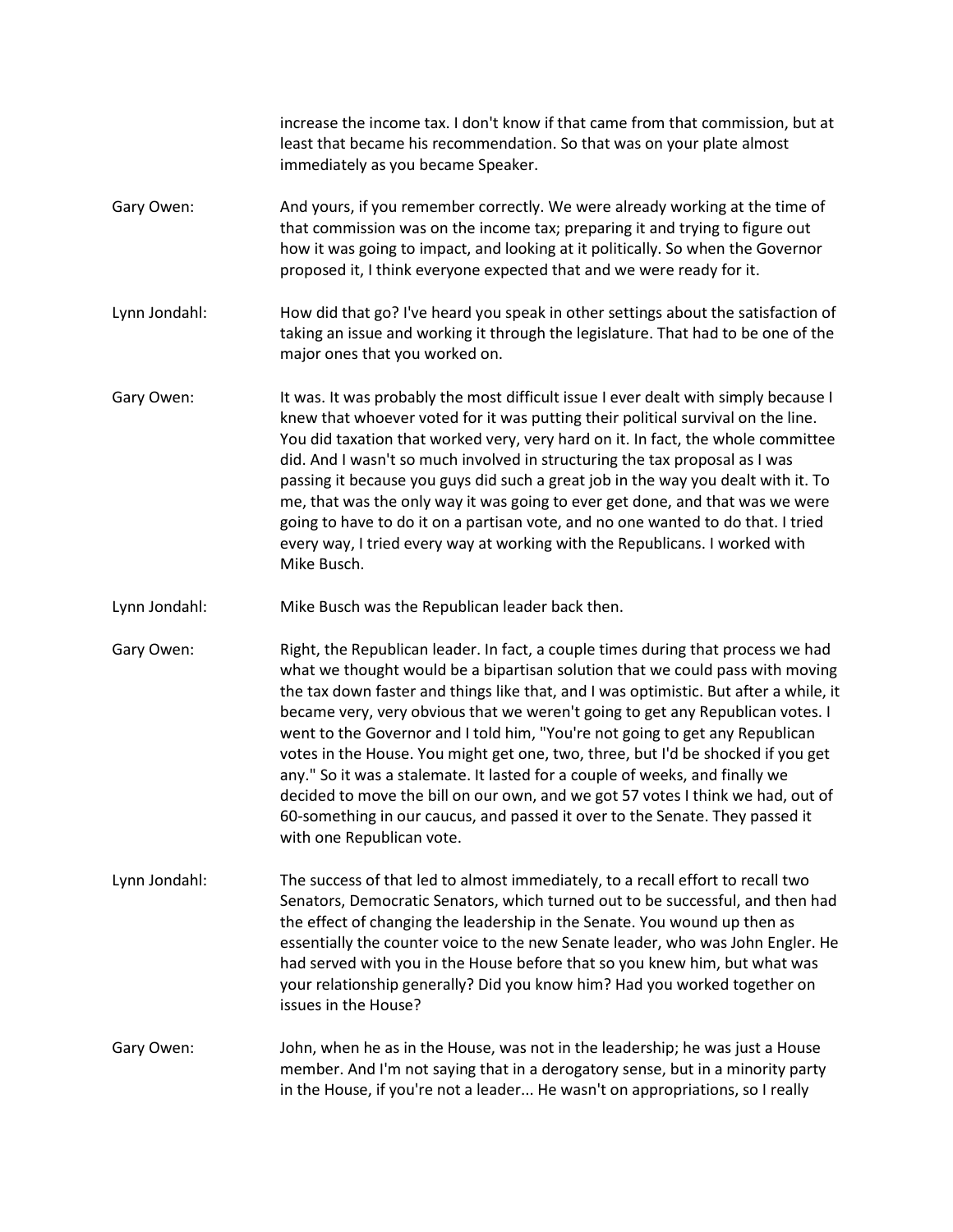hadn't dealt with him very much at the time. I first started dealing with John when he became the leader in the Senate.

Lynn Jondahl: How do you characterize that relationship?

Gary Owen: It was back and forth. I actually got along with John fairly well, a lot better than what was the public perception of how I got along with him. John had a problem. He had a very difficult caucus, and most of the times that John Engler and I had problems was when we'd make agreements and he couldn't sell it to his caucus. He would come back after we had reached agreement, and be unable to get the votes in his caucus to get what we'd agreed to. That was probably, I would say about the only major problems we ever had. I never accused John of lying or going down on his word only since he just couldn't keep it. And I can't remember a situation where our caucus didn't go along with something we agreed to as leadership, so that was a contentious part between the two of us.

Lynn Jondahl: What were the partisan feelings there? The majority, clearly it was a Democratic majority. What was your working relationship with people like Mike Busch?

Gary Owen: I think Mike and I had a great working relationship, and even to Hillegonds later on.

Lynn Jondahl: Oh, Hillegonds, who became the minority leader and then became Speaker.

Gary Owen: And I felt first of all, we were honest. We were transparent about House operations. There were no secrets. I had turned the budget over to him, showed him how it worked. They saw the numbers. So I think the transparency of the whole process helped me in working with the Republicans. Obviously, they were partisan on issues, that was to be expected. But as Speaker, you've got the responsibility of the day-to-day operations of the House, and it's so much easier when everyone there knows what's going on.

- Gary Owen: It wasn't transparent to every, single member. That would be an absolute disaster. But it was transparent to the leadership of the Republicans and the leadership of the Democrats in the sense that there was no hidden bodies. People were working there and getting paid. And then I actually proposed, it became quite controversial, giving for the first time the Republicans aides. And put it in the budget, and a few Republicans didn't vote for it, and I refused to give them aides.
- Lynn Jondahl: Oh, okay. You proposed that minority party legislators would have aides.
- Gary Owen: Have a staff person.
- Lynn Jondahl: And when that came to a vote, those who didn't vote for it, you said you don't get them.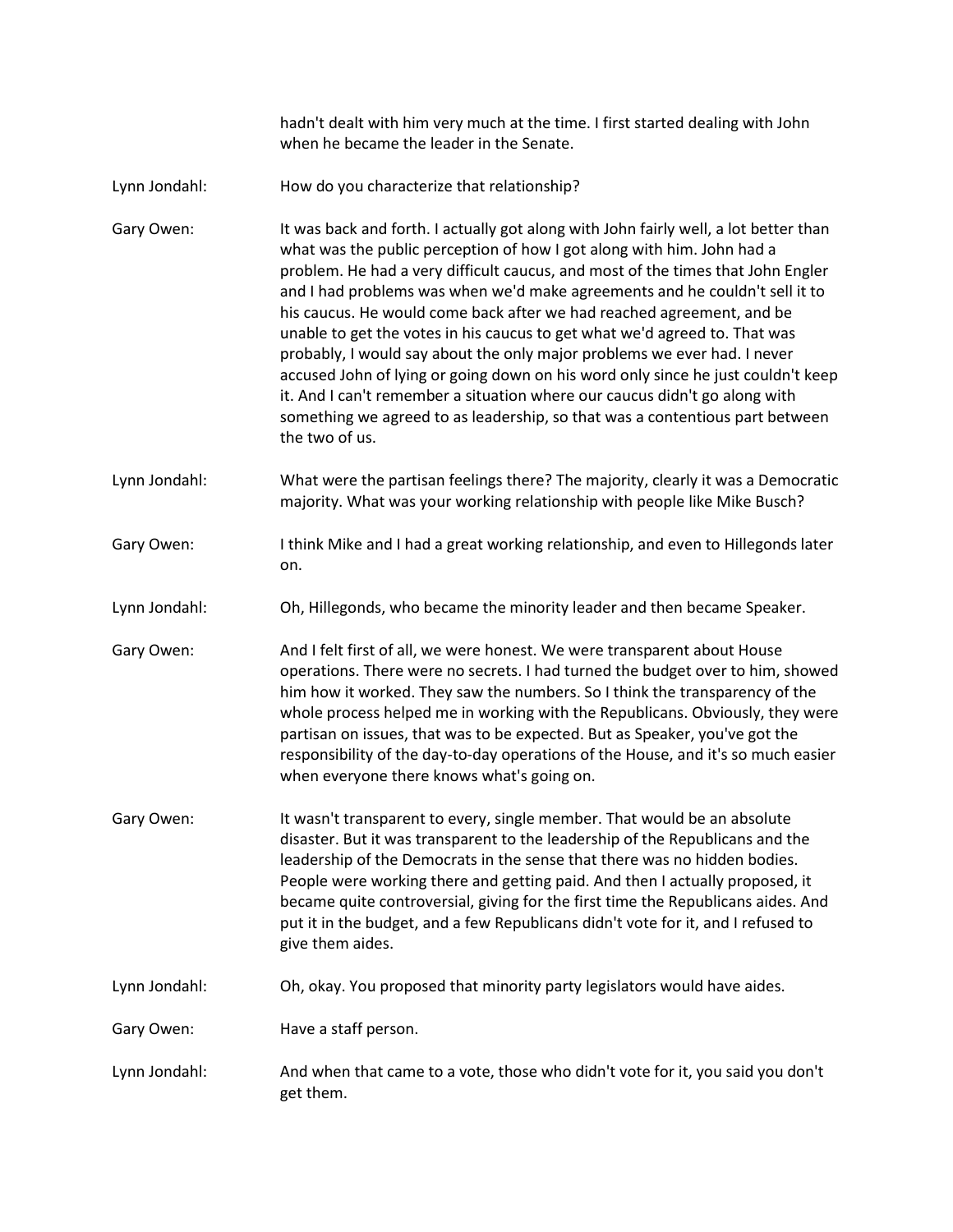Gary Owen: The NOW caucus, I think they called them, which was Walburg, O'Connor, and Nye. They called it the NOW caucus, Nye, O'Connor, and Walburg. So I said fine, if they don't vote for it, they don't get them. And we had those type of instances, and that's what the papers always are about; how authoritarian and how abrasive I was as a Speaker. Lynn Jondahl: You were saying there are consequences of your votes. Did that make it easier next time? Gary Owen: I think that was the end of the issue because most of the Republicans in the House were extremely happy to have staff assistance, which they should have had, and that was not a controversial thing only in the sense of publicly it was. They kept raising about all the expenditures, but all the money was going to them. Lynn Jondahl: What was the makeup of the legislator. What kind of staff did he or she have? Gary Owen: It depended. The larger committees had larger staffs. The appropriations committee had an independent agency, kind of the House fiscal agency, which I don't remember the numbers exactly, but they had a substantial number of people. Then the taxation and judiciary would be the next in line that had the most staff people, and you just went down. You probably can answer that better than I can, how many people you had when you were Chairman of taxation. I know this, Perry Bullard was in every day trying to get some staffers. And Debbie Stabenow. Those two, Debbie Stabenow and Perry Bullard were two you could never keep happy for getting staff. Lynn Jondahl: Speaker Ryan, I think most people saw him as starting to build the operating ability of the caucus and of the House as a strong body. You've built on that, I'm assuming, in terms of bringing in both research staff and administrative staff? Gary Owen: Yeah. I think Bill Ryan started it, and recognized that in order to be an effective legislator, you had to have adequate support. And as you know, Bill was a selfeducated person, but an intellectual in the true sense of the word. He didn't just regurgitate things, he went out and created things. And I think when I became Speaker, Bobby, who had been an administrative assistant to Bill Ryan prior to becoming Speaker, already had worked on initiating that House staff. He improved on it, and I like to think that I improved on it. And I think when I left there, the House Democratic staff had a tremendous amount of respect throughout the state. And their ability, we didn't hire people. There's always a few political people in every process, but I'm very proud of the testing procedures we had and the quality of the people that we were able to hire. And I think that quality is one of the reasons that they maintained control of the House for a long time.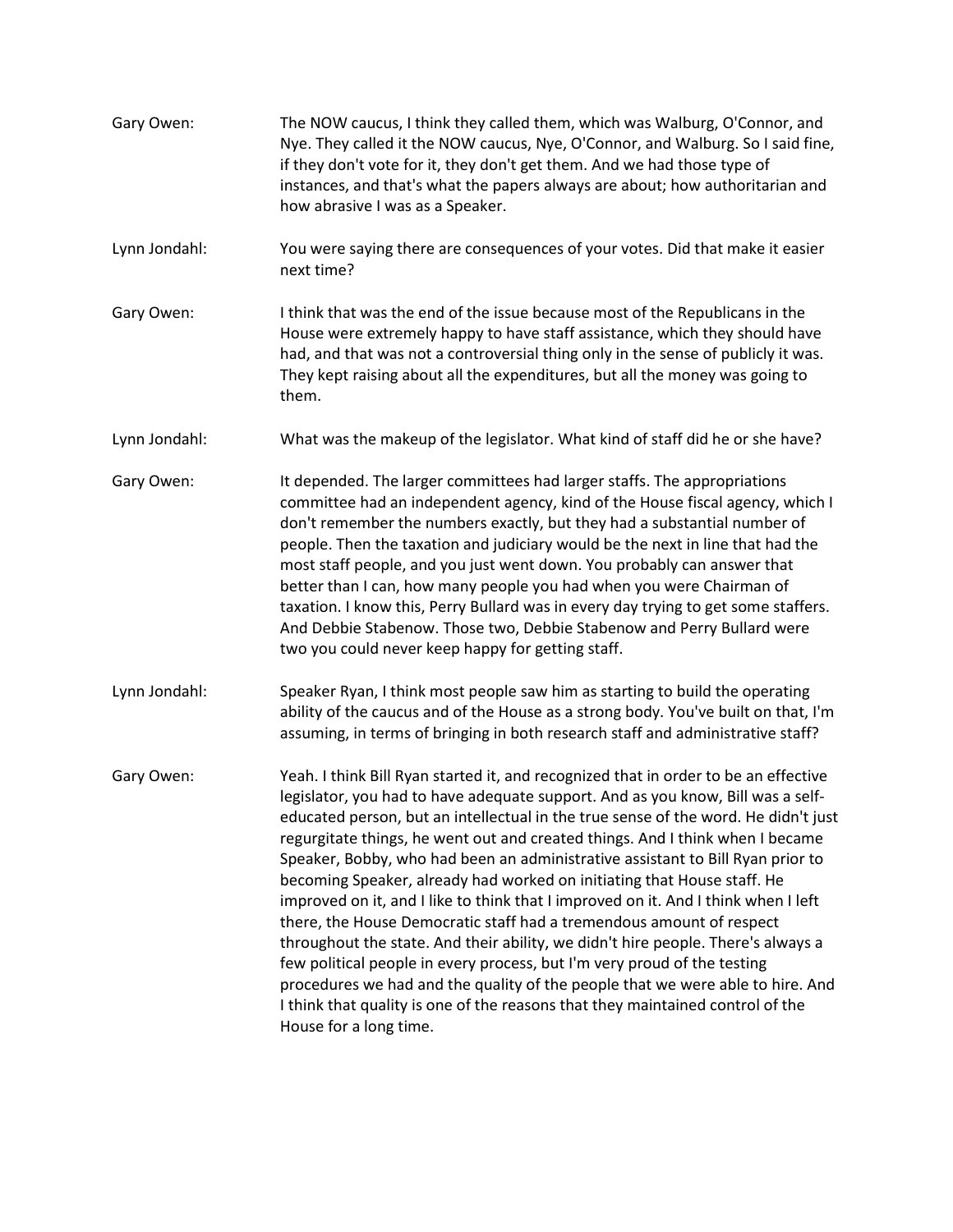Lynn Jondahl: You had worked in the House as Speaker when Blanchard was Governor. Before that, you'd worked in the House when Milliken was Governor. Talk about your working relationship with Governor Milliken. Gary Owen: Governor Milliken and I had a very close working relationship. Chairman Jacobetti didn't like to go to meetings. Lynn Jondahl: Dominic Jacobetti was chair of appropriations. Gary Owen: The chair of appropriations. He had his thing. He did his thing and he was a very good Chairman. Lynn Jondahl: He became chair after Copeland. Gary Owen: Copeland. And it was his preference, but I loved going into the Governor's office and sitting there and negotiating targets. Bobby Crim did that initially when Ryan was Speaker and Jake was Chairman. But when Bobby became Speaker, I sort of picked up that role from Jacobetti. So when we wanted to set the revenue targets or when we were in a budget battle, which we were under Milliken as well, we were increasing taxes and doing all that. I represented appropriations in all those meetings, and so I got to know Governor Milliken very, very well. Gary Owen: And I had a lot of respect for him, tremendous amount of respect. He was a very easy person to work with. He was there for all the right reasons. The true idea of a public servant would be Bill Milliken. I never once felt going into his office that he had any agenda other than what was best for the people of Michigan, so that made it very easy to work with him. Lynn Jondahl: As I recall, there was a self-conscious development of a concept called The Quadrant. Was that at the time of Milliken's time? Gary Owen: That's when it started, with Milliken. Lynn Jondahl: Where there would be a meeting of the Governor, a representative of each caucus, both caucuses in both houses. Gary Owen: Right, it is. You had the Speaker and the minority leader there, and the leader in the Senate. And at times, they would bring in, like if they were dealing with a budget, people from appropriations or people in taxation, depending on the issues they were dealing with. Lynn Jondahl: And that was an effort to try to what? Reach a kind of understanding what the problem is and what options we've got. Gary Owen: There was a lot of complaining about it because a lot of people felt left out of the process. That The Quadrant and the Governor would reach an agreement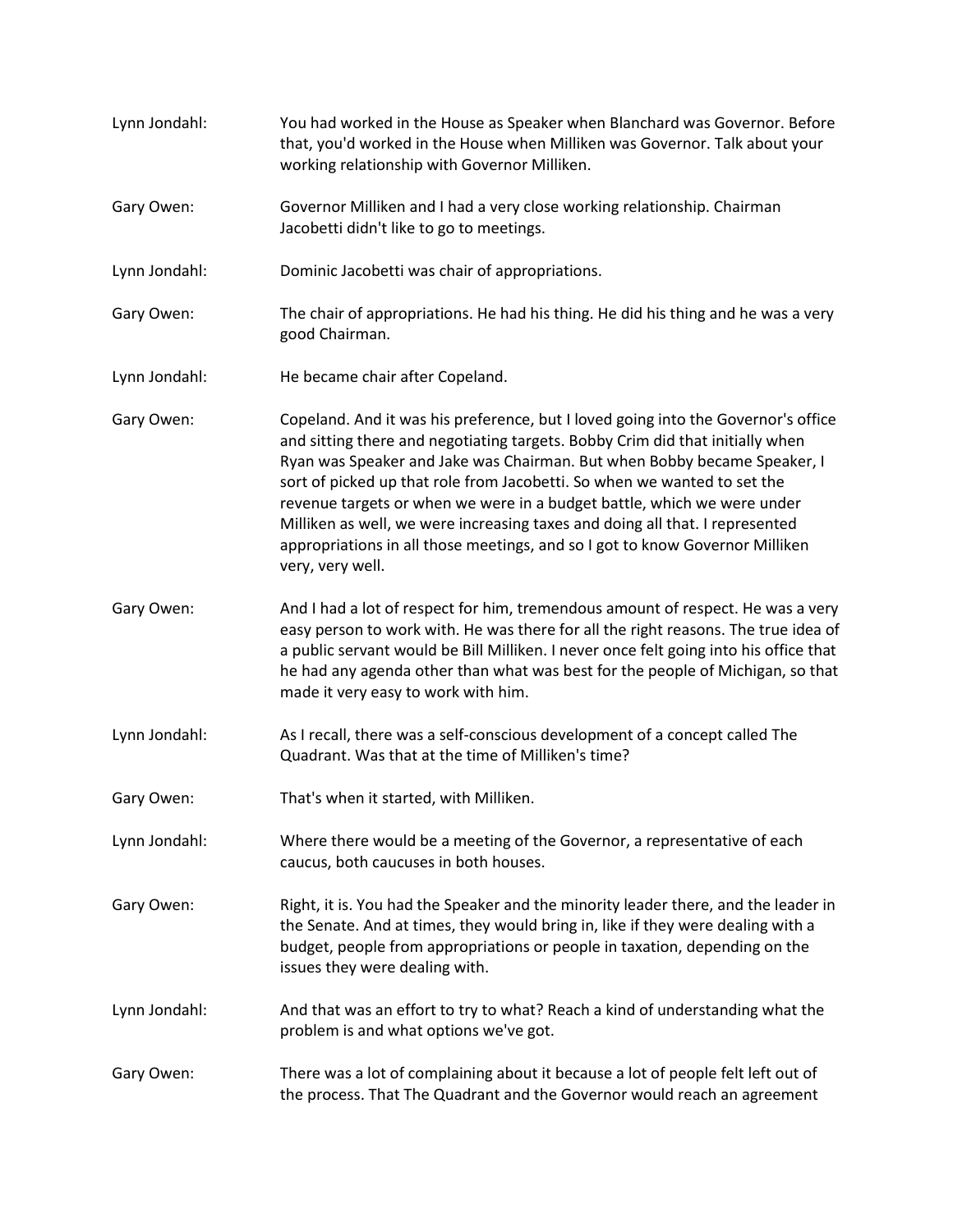and they would implement it, and that's basically the way it worked. But in doing that, I remember one instance where Bill Bryant couldn't deliver his caucus.

- Lynn Jondahl: Bill Bryant was the minority leader?
- Gary Owen: The minority leader in the House, and it was kind of an embarrassing situation for him and the Governor. I won't get into those details, but it wasn't always automatic when we reached agreement, but generally it was.
- Lynn Jondahl: During the time you were Speaker, Mike Busch and Bill Bryant at different times were minority leader?
- Gary Owen: I think Bryant was the minority leader the first two years, and then I think Busch, the last four I was there.
- Lynn Jondahl: And then Engler became the majority leader in the Senate. You start out working budget stuff together. What was your understanding of the relationship you had with John Engler? Did you face conflicts over your philosophy?
- Gary Owen: Oh, yeah. John is totally different philosophically, and his caucus was different philosophically from where I was coming from. I think it reflects back on your background. I come from a public housing project and government subsidized housing. My dad was in prison. I was in the Army. I went to college on the G.I. Bill. And although I worked all those times, I recognized and appreciated the support that I had gotten from government my entire life, and I still feel that way. I'm fortunate enough to know and see how government can be an important factor in a person's life and keeping a safety net. So that's the reason I was a Democrat. And still that's the reason I'm a Democrat today. Society can't operate without an effective government. We've seen that for the last eight years. The least effective the government, the more problems you're going to have, and we saw that under Busch. It's been a total disaster.
- Lynn Jondahl: So you had basic philosophical disagreements.

Gary Owen: I never bought the limited government argument. I never bought the 'less government, the better off everyone is.' I felt that when you went to DNR and you want a permit, there should be adequate staff people there to give you a permit within a reasonable period of time. I felt that the people in our public schools and even private schools deserved the type of support that government could provide for them so they could be competitive in society and in the world. That was the philosophy, and the Republicans said, And I believe that it should be as accessible as possible. Of course, they went from that. They wanted you to pay higher fees, pay higher tuition, and less government support, and that's where the state's at now.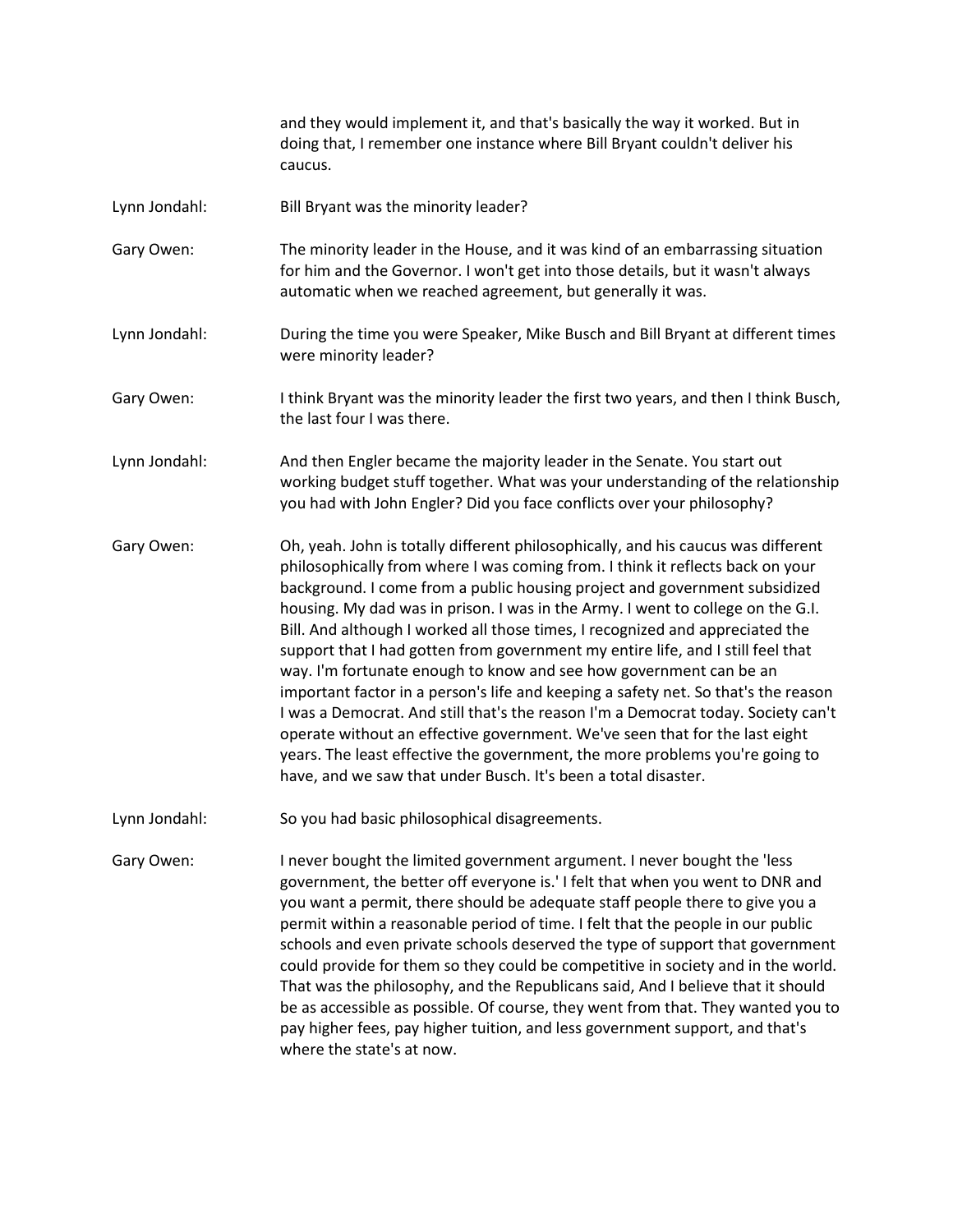| Gary Owen:    | It started to trend under Engler. It was really after Blanchard left. It was really<br>exaggerated in the sense that they were cutting taxes and increasing spending<br>in some areas, but in many instances putting the burden onto the individual in<br>the sense of fees and tuition, and things of that nature. And even property taxes<br>in some ways, although they did I think come up with a better property tax<br>situation than what we had before; not a perfect one, but a better situation.                                                                                                                                                                                                                                                                                                                                                                                                                                                                                        |
|---------------|---------------------------------------------------------------------------------------------------------------------------------------------------------------------------------------------------------------------------------------------------------------------------------------------------------------------------------------------------------------------------------------------------------------------------------------------------------------------------------------------------------------------------------------------------------------------------------------------------------------------------------------------------------------------------------------------------------------------------------------------------------------------------------------------------------------------------------------------------------------------------------------------------------------------------------------------------------------------------------------------------|
| Lynn Jondahl: | And under proposal, you mean Proposal A.                                                                                                                                                                                                                                                                                                                                                                                                                                                                                                                                                                                                                                                                                                                                                                                                                                                                                                                                                          |
| Gary Owen:    | Yeah. The property tax had gotten to the point in our state to where it was so<br>contentious that it was really almost self-destructing. We had to have some<br>form of relief, and moving to the sales tax was probably the only solution that<br>we could get done, so I thought that was the right thing to do.                                                                                                                                                                                                                                                                                                                                                                                                                                                                                                                                                                                                                                                                               |
| Lynn Jondahl: | Were you still in the House when Engler became Governor?                                                                                                                                                                                                                                                                                                                                                                                                                                                                                                                                                                                                                                                                                                                                                                                                                                                                                                                                          |
| Gary Owen:    | No.                                                                                                                                                                                                                                                                                                                                                                                                                                                                                                                                                                                                                                                                                                                                                                                                                                                                                                                                                                                               |
| Lynn Jondahl: | You had already left.                                                                                                                                                                                                                                                                                                                                                                                                                                                                                                                                                                                                                                                                                                                                                                                                                                                                                                                                                                             |
| Gary Owen:    | Dodak was Speaker when Engler became Governor.                                                                                                                                                                                                                                                                                                                                                                                                                                                                                                                                                                                                                                                                                                                                                                                                                                                                                                                                                    |
| Lynn Jondahl: | Okay. You left appropriations, became Speaker, so you were saying earlier this<br>kind of took you away from some of your engagement in issues into more of an<br>administrative role. Is that a difficult transition?                                                                                                                                                                                                                                                                                                                                                                                                                                                                                                                                                                                                                                                                                                                                                                            |
| Gary Owen:    | That was very difficult. I didn't particularly care for the administrative part of my<br>job, but I got great advice from Bobby Crim. And when he left, he took me out<br>to lunch one day and he said, "The thing you're going to distaste the most about<br>this job is something you have to pay the most attention to, and that's the<br>personnel and the behavior of the legislators. You've got to protect them,<br>you've got to take care of them, you've got to watch out for them. At the same<br>time, you've got to be strong, you've got to turn them down, you've got to learn<br>when to say no. And you've got to know what's going on with your budget, your<br>House budget, because if anything goes wrong, it's you, and that's the thing that<br>can bring you down, is that House budget and the way it's handled, and House<br>Operations, and you had to be particularly attentive to it. He recommended Neil<br>Kuhnmuench who I hired and was very, very good at that. |
| Lynn Jondahl: | You hired her as your Chief of Staff?                                                                                                                                                                                                                                                                                                                                                                                                                                                                                                                                                                                                                                                                                                                                                                                                                                                                                                                                                             |
| Gary Owen:    | Administrative Chief of Staff, and she did a great job, but it was very time<br>consuming. As you know, when guys are in for trips and eliminate out-of-state<br>travel, that certainly wasn't very popular during the budget crisis. We just did a<br>lot of things. I can remember when the fiscal agency guys where we found out<br>they were going out lunch and staying to two, three o'clock drinking every day,<br>and I said, you can't drink on House time if you're a House staffer. You're just                                                                                                                                                                                                                                                                                                                                                                                                                                                                                        |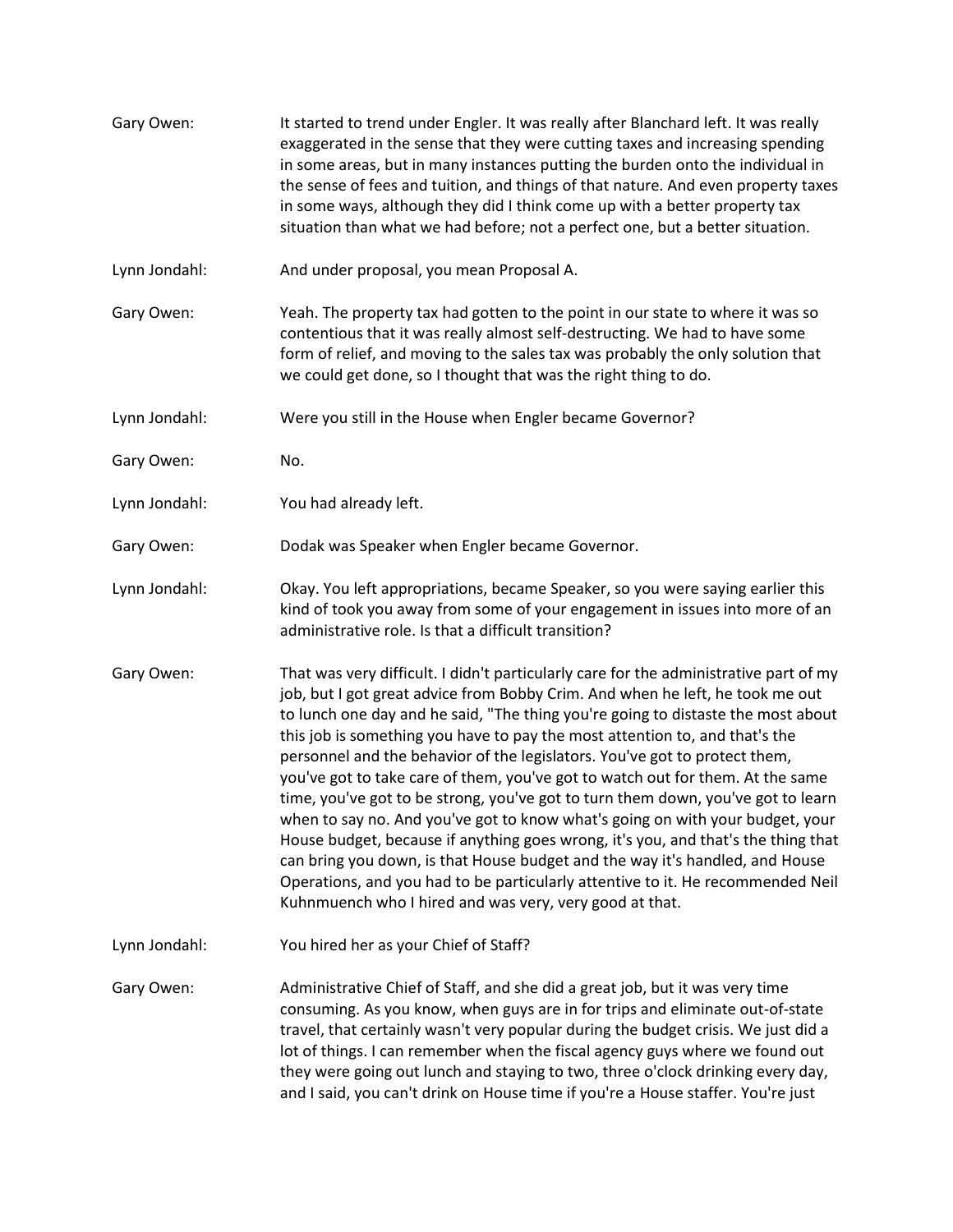not allowed to drink. Well, that was very un-popular and the unions started complaining. Gary Owen: It was just a part of the job that I never really enjoyed. Now, the legislator was on the floor interacting with legislators and interacting on legislation, getting things done. I really enjoyed that. That was a fun thing to do. Lynn Jondahl: Were there issues particularly legislative battles other than the budget and tax stuff that were especially fun? Gary Owen: It's hard to remember the little battles that you have every day. There were always ongoing battles that you had to work in the budget. I always, still even when I was a speaker, I had a great deal of input into the budget process because of my experience in that area. Many instances, like one-time Morris Hood wouldn't cooperate. I had to take over higher ed and pass it again as a speaker and go to negotiations. We ran into instances like that, and then settling conflicts among the legislators which occurred often. Many times it'd end up in the speaker's office where something happened in a committee, or something happened on the floor. These people didn't get along. It was just different conflicts that you had to resolve. Lynn Jondahl: What was the biggest majority you had? Number. Gary Owen: Sixty-four I believe, I may be wrong on that number. I know we got back all the ones we lost in the tax thing. We went down to fifty-seven, I believe, and then we went back to sixty-four when I left there. Lynn Jondahl: You got sixty-four people, and they're pretty diverse in almost any way you describe diverse. Philosophically, ideologically, kind of communities they represent. How do you keep them talking to each other and working together? What are the mechanics of that? Gary Owen: I think, first of all, you have to realize ninety percent of them, I say even higher, probably ninety five percent were there to do a job. They would recognize, themselves, that you had to eventually get along. You had to eventually do something. You had to pass something. You had to deal with the issues. It isn't like you're the only person there that has a common good in mind. That would be wrong to think that or even imply it. Gary Owen: It was like herding chickens, and there is a lot to that. When it got right down to it, even today, in Washington or Lansing, wherever it is. When the pressure is on, when it got right down to it, people would generally do what's the right thing to do with the right kind of leadership. I do think though that the people in leadership positions have to demonstrate leadership ability in order to accomplish hard things and tough things. It's not gonna happen automatically. I felt when I was speaker that I did in adequate job. I wasn't one that was visited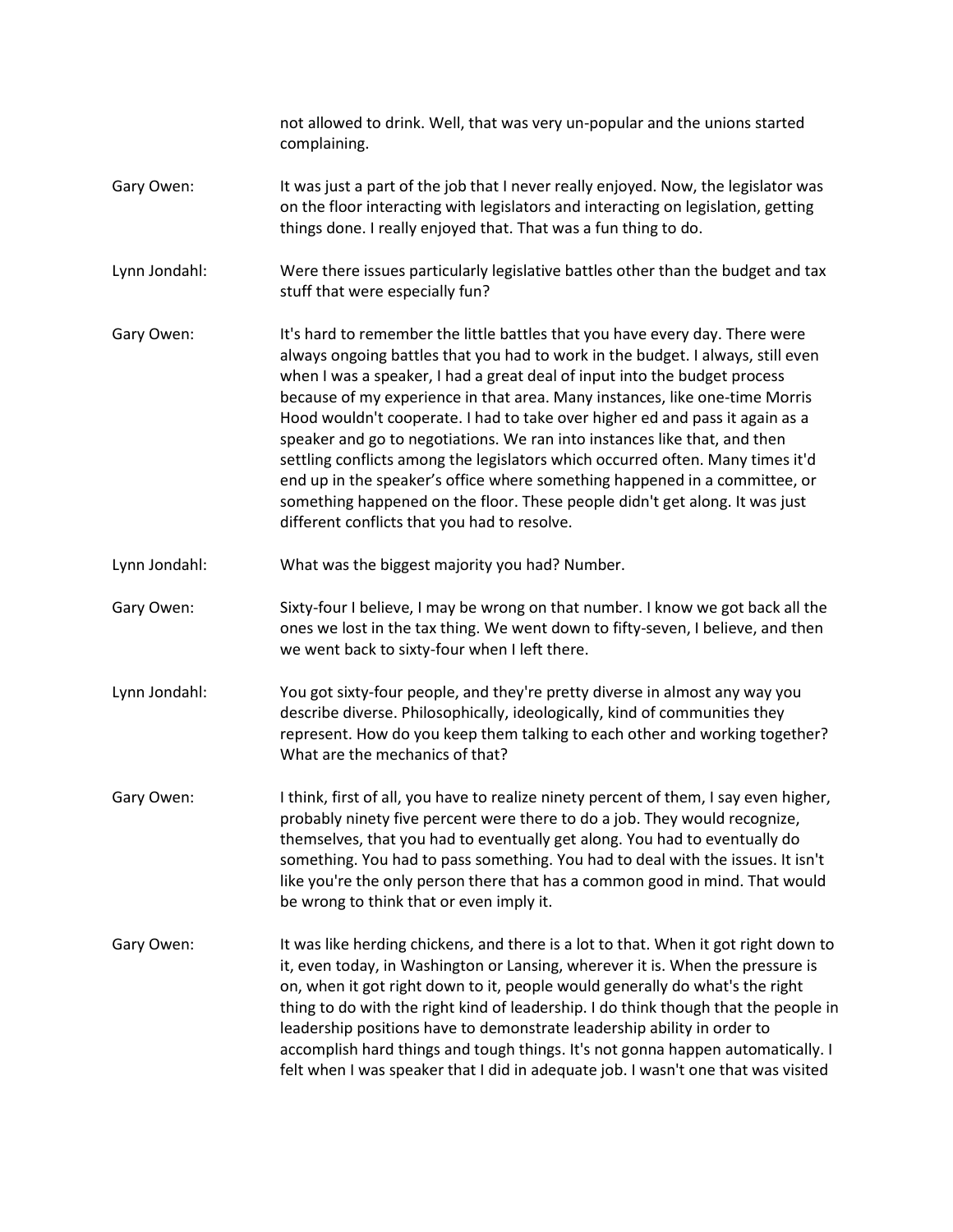a whole lot by self-doubt. I made a decision. That was it, and I moved on. I didn't sit around and worry about it or whether is the right thing or wrong thing.

- Lynn Jondahl: Had you pictured yourself that way? Did you know yourself as a leader in that way?
- Gary Owen: No, I think Lynn, it is more the way I was raised. I didn't have an option. When you come up in your raised on the streets like we were. Mother worked nine to nine six days a week, that's twelve hours a day, and we were on our own. It was a little family, little kids running around. We raised ourselves. In boys club. On the streets. When you come up, even though it was in Montgomery Alabama, still a public housing project. The drug abuse. Alcoholism.
- Gary Owen: Even though drugs in the sense that we have today were not a problem in the fifties when I was there, but alcohol. Basically, people in public housing projects were there for one reason or another. A large part of that was alcohol. I can remember back in those days it was very, very common was women getting beat up. Husbands getting drunk. Blaming 'em and seeing women waling around with black eyes and teeth broken out and stuff like that. You're raised in that environment, and it has a major impact on you.
- Gary Owen: You have to make the decision on a day-to-day basis. You're not allowed to sit and wonder whether or not what you do is correct or incorrect. You just make it and go on. That helped in that sense. Then the way my education came about. I was basically illiterate and then started to college. The effort I had to put into that compared with speaking with other students. It taught me quite a bit. It developed a lot of discipline and study habits and work habits that I don't think my kid has today or many other people have because I basically learned how to read and write in college. It's hard enough to pass college, but to learn how to read while you're doing it is a little more difficult.
- Lynn Jondahl: When you would come into a room with Governor Blanchard, Attorney General Kelley to discuss policy proposal, what is it that Gary Owen brings to that table?
- Gary Owen: I thought I always brought my caucus's position to that. I had a real good sense of where the caucus was at. Where did we go? What they would do and what they wouldn't do. That was my strength.
- Lynn Jondahl: That was true even though you had come in on the undivided vote, but the caucus came behind you, and you were confident in that?
- Gary Owen: I think so. I think I knew the caucus as well as any person. I think that's the reason I beat Joe in the sense that I had a very, very good understanding of the caucus. Where they were coming from, what they're concerns were, what their personal ambitions were individually. I'd interacted well. I had good,what you call people skills. I'm a very sociable person. I knew everyone in the caucus. I got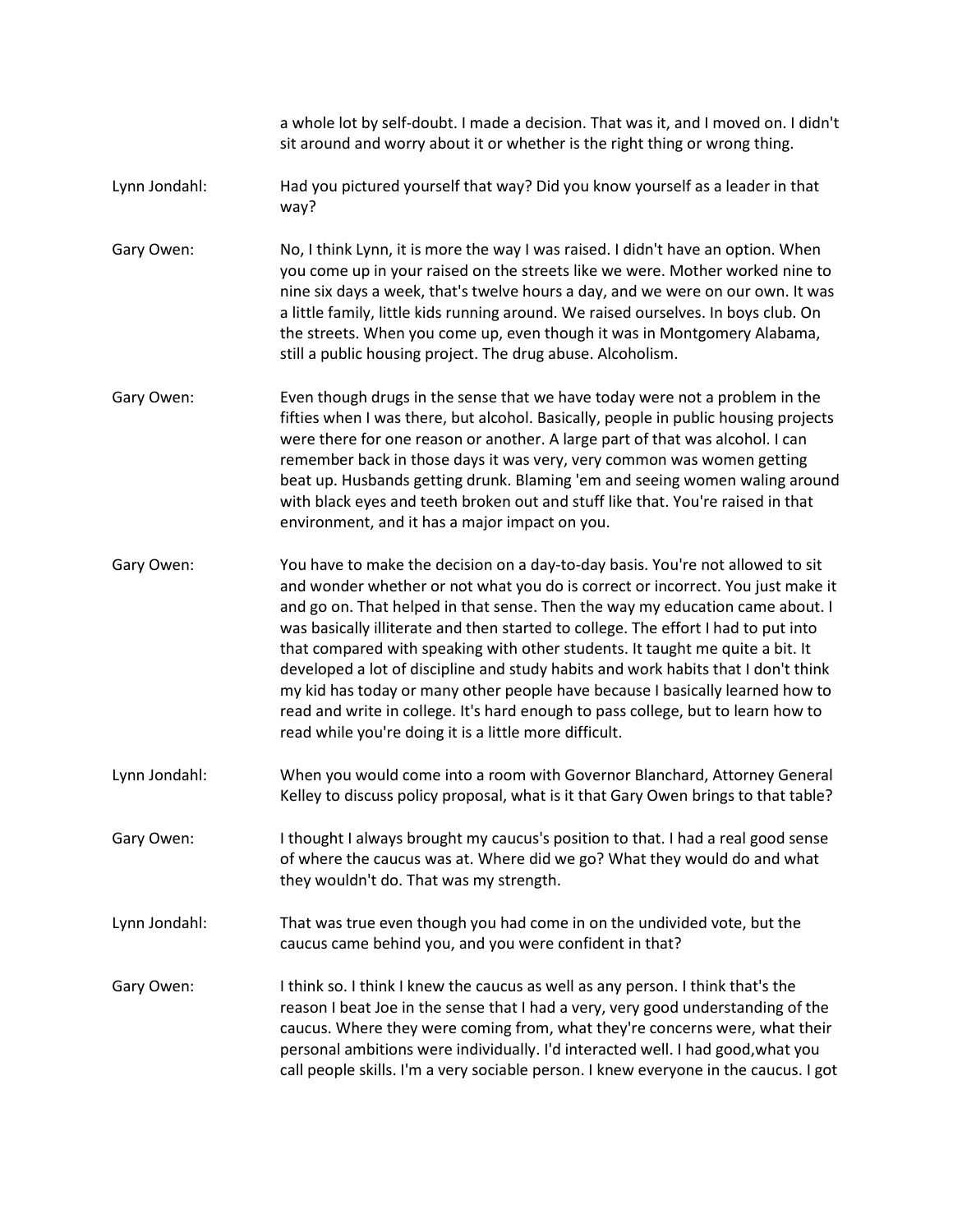along especially well with the African Americans at that time. My roommate was Morris Hood, who was black. Paul Rosenbaum was Jewish.

- Gary Owen: We had a strange combination. Not that that meant much, but it just demonstrated ability to interact with all the different facets of the caucus. Therefore, when I walked in a meeting, and I think they recognized that, that I had strong support behind me. I knew what I was talking about I would say we can do this and we can do that. That was my strength in those meetings. The fact is, you get that by producing. The fact that we produced the tax vote, and we produced several other votes. Budgets. Done in a timely manner and done effectively and balanced in most instances where we controlled the Special interest groups in the budget process.
- Gary Owen: Many times in special interest where it became, probably for the first time, that people began to recognize that the UAW didn't necessarily call all the shots for the Democrats. Obviously, they had a great deal of influence on the labor issues. Almost all the Democrats supported them unanimously on the labor issues. They were sort of stopped there where before they had input into every issue. They used to say you couldn't pass anything until Sam Fisherman saw it back when he was head of the UAW CAP but was always that rumor. Whether it was dog tracks, or any other issue.

Gary Owen: I think when I became speaker the MEA and other interest groups became more involved in the process. It felt more comfortable with the Democrats. We made strong inroads into that profession to getting support, which basically meant divided because of Parochiad the MEA was supporting I assume almost all Republicans at that time cause most of them opposed parochiad. Times flip around, but back in those days that was the case. When I was speaker, we had thirty-two members who were pro-choice and thirty-two who were right to life. Fifty, fifty right down the middle. That was on their Medicaid funding abortion issue.

- Gary Owen: It was a difficult caucus. The caucuses have changed over the years. I don't know what it is today, but I would bet you probably don't have any more than ten right to lifers in entire Democrat caucus.
- Lynn Jondahl: There was a commitment though beyond the issue commitment. It'd be pretty hard to get when you got thirty-two, thirty-two to get agreement on an issue like that. There was an understanding of a common goal in terms of the caucus.
- Gary Owen: I think the process. We had lots of caucuses in those days.
- Lynn Jondahl: Caucus meetings.

Gary Owen: Caucus meetings. People come in and express where they're coming from and I felt that where we were dealing with the issues in Detroit. Detroit equity package. Many of the tough votes that people in the suburban Wayne county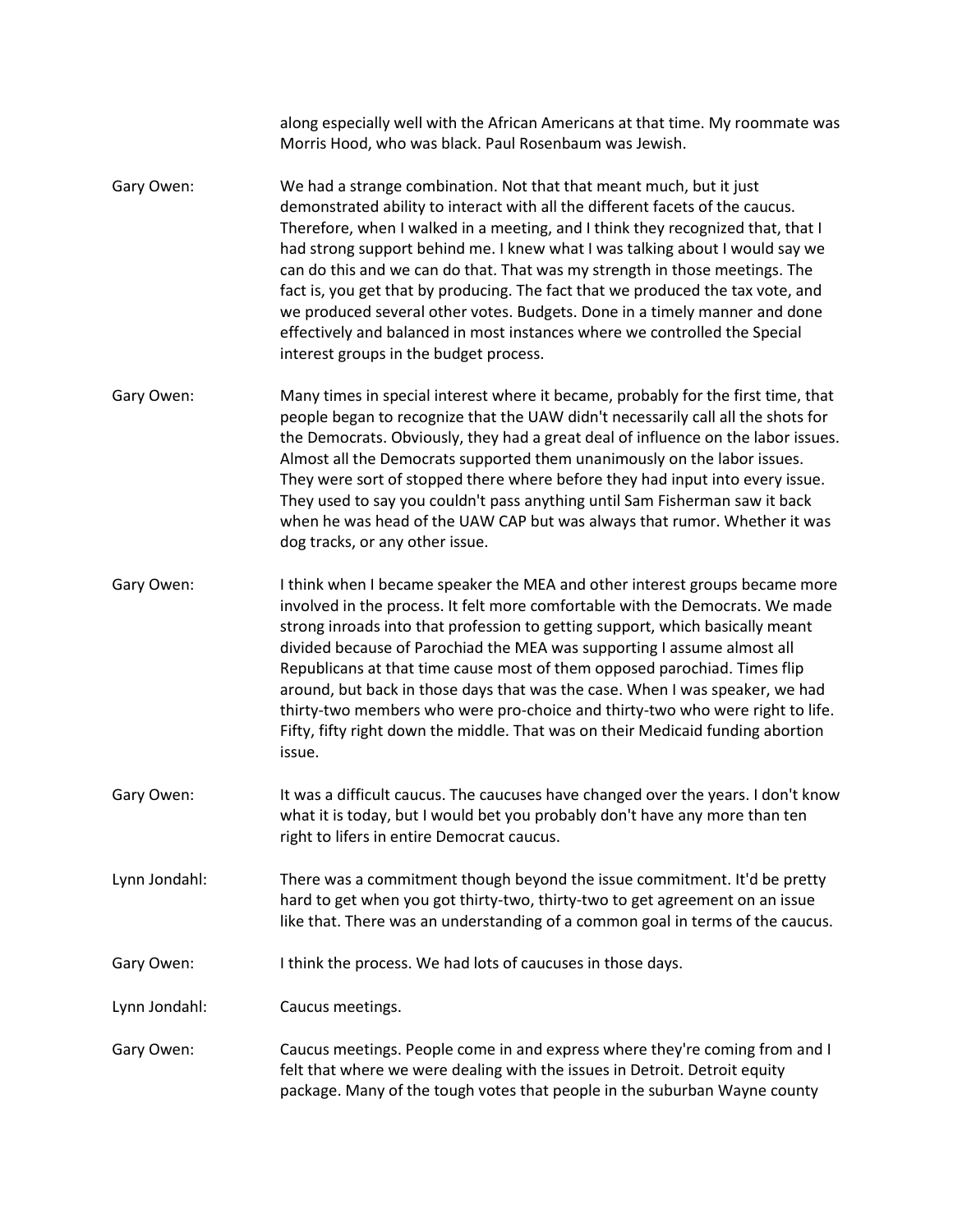and Macomb county had. We'd have those caucuses. We'd listen to people's concerns and then we would go from there. It never bothered me to have a caucus to go and sit and listen and argue my point. Most of the time the caucuses were very very productive. That's just the way that process worked. Gary Owen: I can't tell you what I'm hearing it doesn't work that effective. Now with term limits. In fact, I know for a fact it doesn't work that way. It was a far better process in getting things done without term limits and what it is today with term limits. Lynn Jondahl: Because? Gary Owen: Because of institutional memory, better legislators. Not better in a sense they're better people, just better educated to the process and understand how the process works and appreciation of the process. When you can go in, and my point I'd argued, I'd been there ten years, been on the most important committee there, had been involved in it from day one, and he could argue he had a lot more experience, and I hadn't had enough experience, but he's figured I'd wait a few years and take your spot later down the road. Well now a guy comes in and two years is Speaker of the House. That couldn't happen under the old system. Gary Owen: The fact that Bobby Crim got in there right away is only because he'd been there before, sixty-four, and he worked in that process for many years as Bill Ryan's administrative assistant. Even then, most people recognized Bobby was one of the more knowledgeable people in Lansing at that time cause of his staff position. If he'd of just came cold off the streets, he didn't ever been a speaker in two years. Lynn Jondahl: You talked before about the growth in political funds that the caucus was able to raise. That suggests to me that you must've got on the good side of some of those groups that were not very happy with you at the onset]. Gary Owen: We saw the trend coming. Talking to Willie Brown in California. Lynn Jondahl: Mayor of San Francisco. and speaker of the California House. Gary Owen: This time he was Speaker of the House in California. He was saying these races are becoming, and California is generally the first state to experience a lot of things, and this was one of them, and he warned me. He says, "I'm telling you Mr. Speaker you're gonna have to raise a lot of money cause what's happening in these caucus funds are into the competitive seats out here and becoming more and more expensive each time." We kinda got to jump on the Republicans in the first election, and I think it helped us after the tax vote in getting those seats back.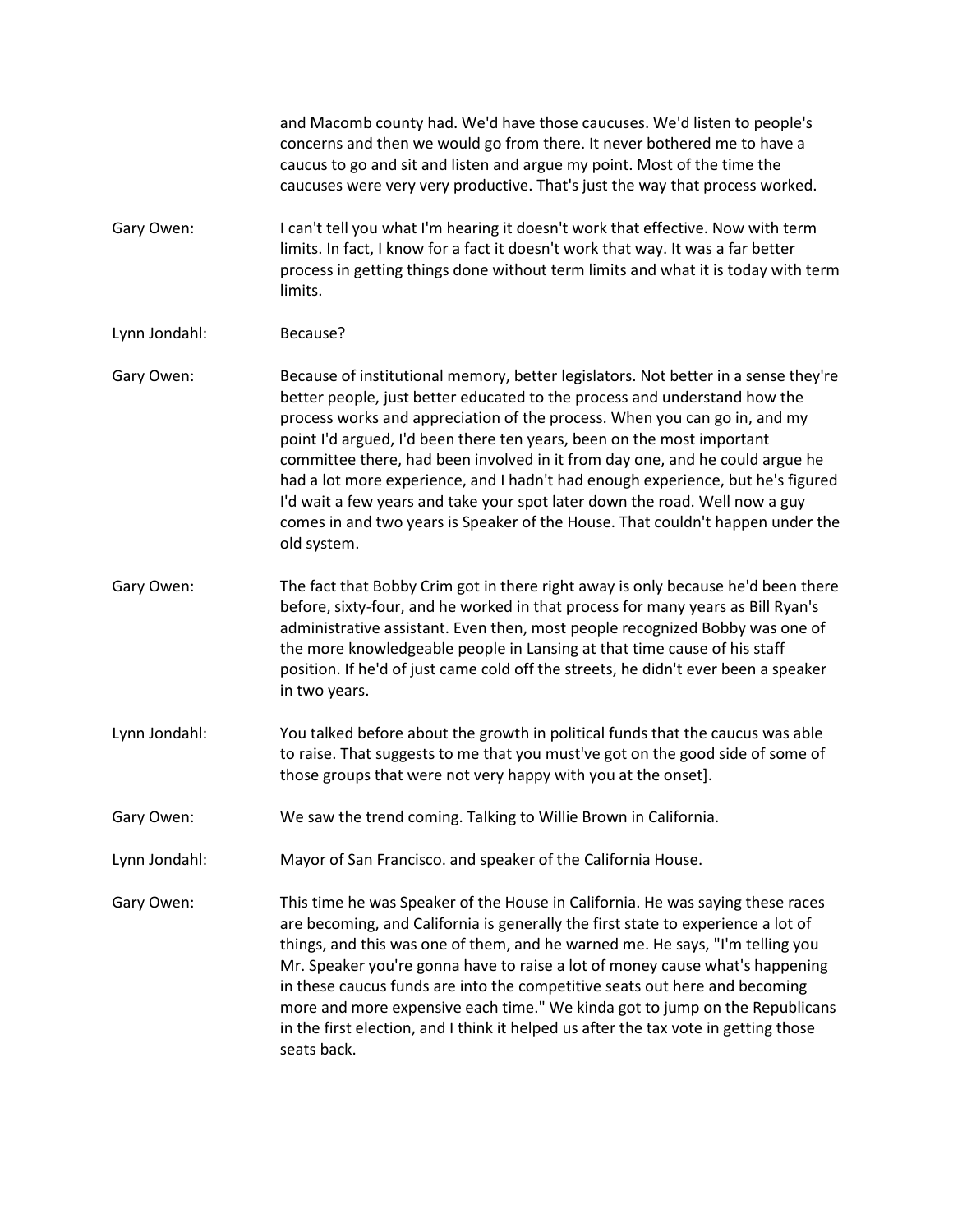| Gary Owen:    | We recognized that problem. When I went to the MEA and told them they had<br>to raise more money because we basically had raised the taxes to maintain the<br>level of support in the public schools, and they had an obligation to participate<br>to a higher level than what they historically had. They were soon gonna be<br>facing people that weren't gonna provide the resources of them to get the job<br>done in the public schools. There were arguments we could make. Then<br>Republicans got right on it as well. At the end, it's about like any other battle. It<br>ends up being even. |
|---------------|--------------------------------------------------------------------------------------------------------------------------------------------------------------------------------------------------------------------------------------------------------------------------------------------------------------------------------------------------------------------------------------------------------------------------------------------------------------------------------------------------------------------------------------------------------------------------------------------------------|
| Lynn Jondahl: | The UAW became, once again, a major supporter.                                                                                                                                                                                                                                                                                                                                                                                                                                                                                                                                                         |
| Gary Owen:    | No, I think less of a factor, Lynn, up until that point I think they had been the<br>major funding group for the House Democrats. As the caucus funds grew in<br>proportion, I think the interest groups like the MEA and the UAW individually,<br>they're effectiveness was reduced.                                                                                                                                                                                                                                                                                                                  |
| Lynn Jondahl: | So other groups as well were then brought in.                                                                                                                                                                                                                                                                                                                                                                                                                                                                                                                                                          |
| Gary Owen:    | Once you broaden this big pile of money that's controlled by the House<br>Leadership, they then can distribute it to the competitor seats where historically<br>you had to go to UAW, the MEA individually as a legislator and get that money.<br>Now all of a sudden you can go in and in a very competitive race get fifteen<br>thousand dollars out of the House caucus fund. Where from the UAW you might<br>only be able to get two thousand or three thousand.                                                                                                                                   |
| Lynn Jondahl: | That gives you greater, a stronger role, greater power in the caucus itself<br>doesn't it?                                                                                                                                                                                                                                                                                                                                                                                                                                                                                                             |
| Gary Owen:    | I think it does. It's only in a few seats that you end up spending the money as<br>you know.                                                                                                                                                                                                                                                                                                                                                                                                                                                                                                           |
| Lynn Jondahl: | There's contested                                                                                                                                                                                                                                                                                                                                                                                                                                                                                                                                                                                      |
| Gary Owen:    | There's only about maybe out of all the seats, maybe ten or twelve that you're<br>really into. To show you how ineffective it was. John Maynard and Richard<br>Fitzpatrick, I raised I think around fifty                                                                                                                                                                                                                                                                                                                                                                                              |
| Lynn Jondahl: | Now, John was Macomb county and Richard Battle Creek.                                                                                                                                                                                                                                                                                                                                                                                                                                                                                                                                                  |
| Gary Owen:    | I raised 'em each about fifteen thousand a piece and took the money to them<br>during their campaign and then they both teamed up with Republicans to get rid<br>of me the next time. If you ever want to see money doesn't work in the process<br>that was one of the examples you could've used.                                                                                                                                                                                                                                                                                                     |
| Lynn Jondahl: | There was an effort, well we can't say impeach, in a caucus rebellion right?                                                                                                                                                                                                                                                                                                                                                                                                                                                                                                                           |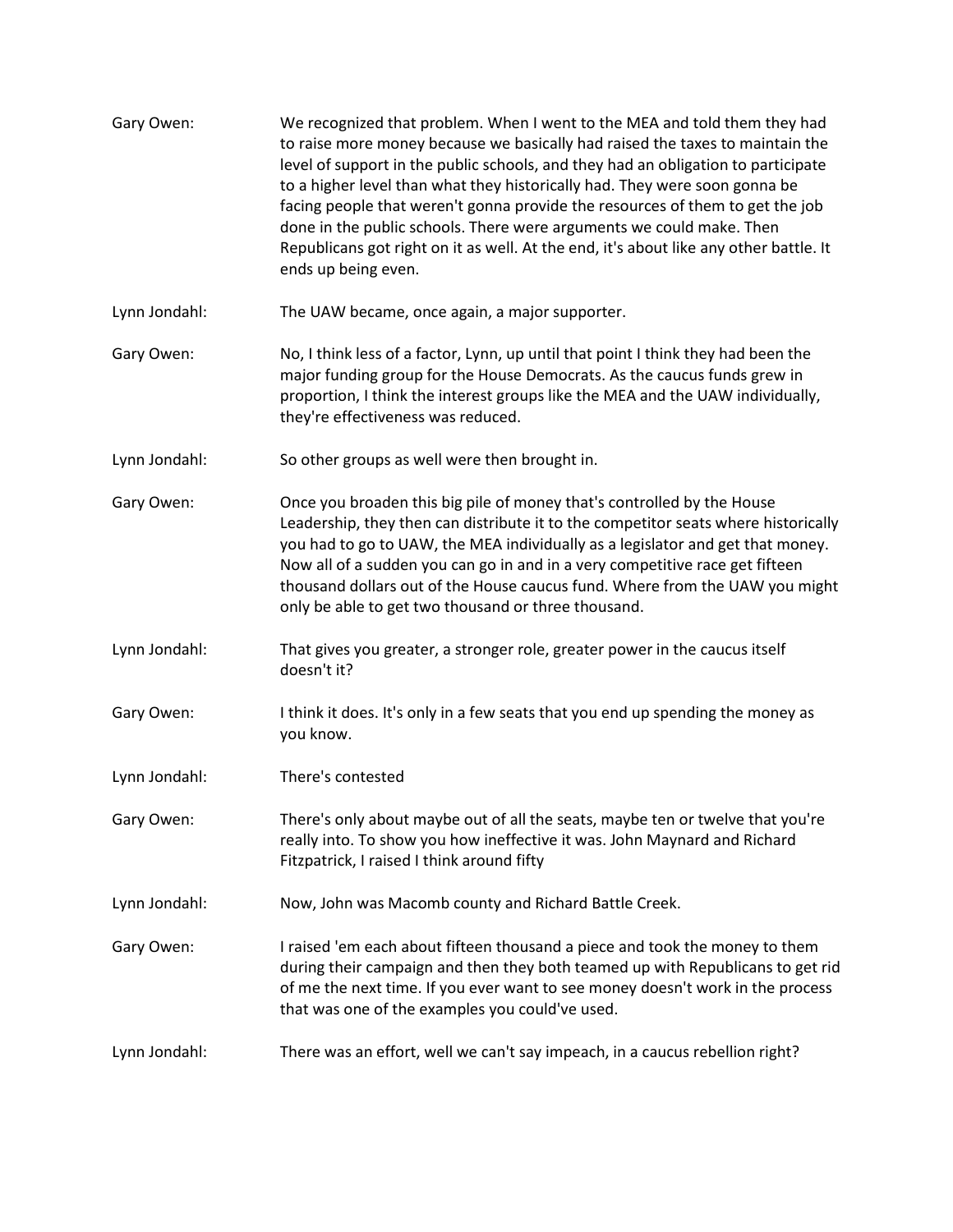- Gary Owen: It was two people. Actually, they met with the Republicans and began to come up with a strategy because they only needed two Democrats to switch. They could get up to fifty-six votes. Once you elect a Speaker, once he's elected, he's elected for two years. The Constitution says you will meet on the first Tuesday, I think it is in January, or second Tuesday of January whatever it is, and elect a Speaker of the House. It doesn't allow for any other elections. It would have been an interesting battle even if we have lost that initially and a Republican had got elected. What would happen if we'd of got the votes back three weeks from there and went back to a different? Don't know if you coulda done that. The guy would still be the Speaker, even though he may not have had control of the process or person would be the Speaker. Lynn Jondahl: This took place at the time of the initial vote? Gary Owen: Yeah. We found out about it the night before the vote sometime in the afternoon. That afternoon prior to the vote being the next morning. Found out about it and we had people we couldn't get there. There was some Republicans that weren't very happy about that too. They wanted a republican position. They didn't want a House Democrats running as a coalition with them. There were some philosophical arguments. Lynn Jondahl: What was at work there? Gary Owen: One of them was gonna be Speaker and the other one was gonna be chairman of appropriations I think. Lynn Jondahl: I see, and that might of been hard to settle in the Republican caucus. Gary Owen: It never got past the Republican leadership to sell to the Republicans as a whole. We were able to stop that. We had people flying in from Florida and people on sail boats. It was a office mess you ever saw. We won. It went forward from there. That was a very difficult time because we only have fifty-six votes I think or fifty-seven, I can't remember the exact number. I probably did a better job in those two years than I did any time I was Speaker in my own, when I look back and evaluate what I did as a Speaker. Gary Owen: The fact that I was still able to get things done in a highly partisan charged atmosphere because of the recalls, the animosity that it generated. Myself had been weakened because of the tax increase in some caucus members doubted that I knew what I was doing. That was a problem. It was a difficult two years.
	- The last two years I was Speaker was a lot easier because we won all those seats back. I had a tremendous amount of credibility then. It was back up here again. I went here to here and here.

Lynn Jondahl: Did you ever run for another office?

Gary Owen: No.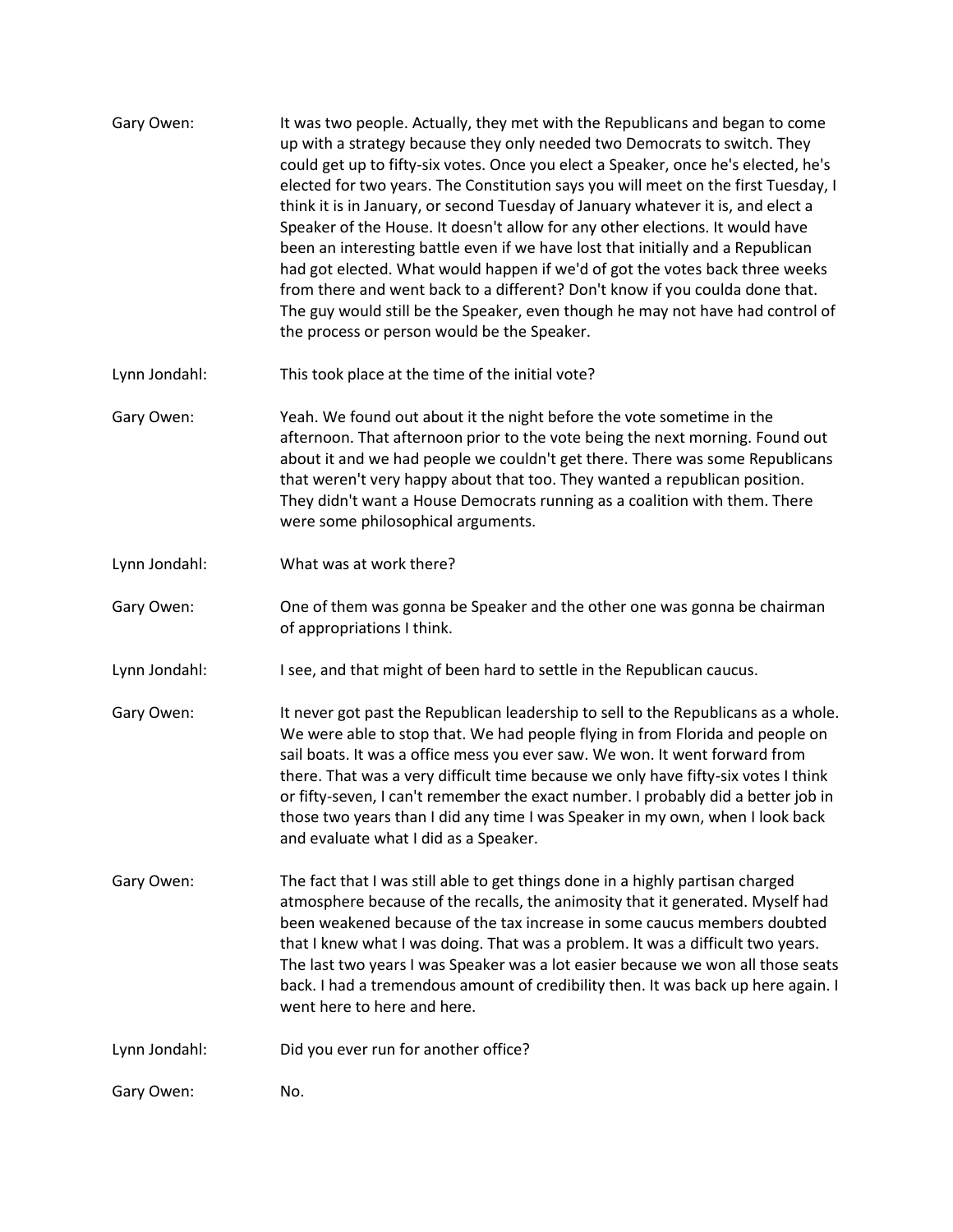| Lynn Jondahl: | Did you ever look at Congress?                                                                                                                                                                                                                                                                                                                                                                                                                                                                                                                                                                                                                                                                                                         |
|---------------|----------------------------------------------------------------------------------------------------------------------------------------------------------------------------------------------------------------------------------------------------------------------------------------------------------------------------------------------------------------------------------------------------------------------------------------------------------------------------------------------------------------------------------------------------------------------------------------------------------------------------------------------------------------------------------------------------------------------------------------|
| Gary Owen:    | Governor.                                                                                                                                                                                                                                                                                                                                                                                                                                                                                                                                                                                                                                                                                                                              |
| Lynn Jondahl: | Governor?                                                                                                                                                                                                                                                                                                                                                                                                                                                                                                                                                                                                                                                                                                                              |
| Gary Owen:    | Jim Blanchard called me and asked me when Martha Griffins was, would I want<br>to run for lieutenant governor again. I thought about that. I said no. I didn't<br>wanna do it again.                                                                                                                                                                                                                                                                                                                                                                                                                                                                                                                                                   |
| Lynn Jondahl: | Why not?                                                                                                                                                                                                                                                                                                                                                                                                                                                                                                                                                                                                                                                                                                                               |
| Gary Owen:    | I'd reached the point where my boys were very young, but they were getting at<br>the age where they were beginning to do things. I didn't want to miss the<br>hockey games and the soccer games and watching them grow up. I know if I was<br>gonna take another elected position, I don't think it would have had any more<br>responsibility being Speaker of the House, but it would've required a great deal<br>of time and effort away from my family. I made the right decision. I got to watch<br>them grow up. I'm very proud of them. I was right there with them every step of<br>the way.                                                                                                                                    |
| Gary Owen:    | Some of it fun, some of it wasn't. Some of it challenging. Even today, it's very<br>challenging. I know I made the right decision in watching my family grow up.<br>Now I can look back at it and say if I had been governor or if I'd have been<br>Speaker, Congressman, or United States Senator, I would not have had the<br>fulfillment I have from watching my boys grow up. I missed out on a lot of my<br>daughter's life when I was in Lansing. I missed out a lot on her early life, and it<br>cost me one family. My first wife and I had a divorce, and I blame that on<br>myself, not her. It was entirely my fault. I just was bound and determined it<br>wasn't gonna happen again. It worked out well. Worked out well. |
| Lynn Jondahl: | I was thinking the other day. I remember you were an early promoter and<br>supporter of Al Gore for president back when he first was.                                                                                                                                                                                                                                                                                                                                                                                                                                                                                                                                                                                                  |
| Gary Owen:    | Eighty-six I think, wasn't it? I know I ran his campaign in Michigan. We didn't get<br>a single delegate. I was also an early supporter of Bill Clinton's and also an early<br>supporter, in fact, Dave Holmes and I were the first two.                                                                                                                                                                                                                                                                                                                                                                                                                                                                                               |
| Lynn Jondahl: | Dave Holmes was Detroit-based senator.                                                                                                                                                                                                                                                                                                                                                                                                                                                                                                                                                                                                                                                                                                 |
| Gary Owen:    | An African American senator in Detroit. He and I were the first two to endorse<br>Jimmy Carter. I jumped on those campaigns not because they were southerners,<br>which I was once accused of, but because I felt at that time that they were<br>different. They were outsiders that brought a breath of fresh air into the<br>process. In my opinion, Al Gore is one of the smartest human beings I've ever<br>met. I still have that opinion today. He's an extremely intelligent person. I<br>thought that eventually he would be president.                                                                                                                                                                                        |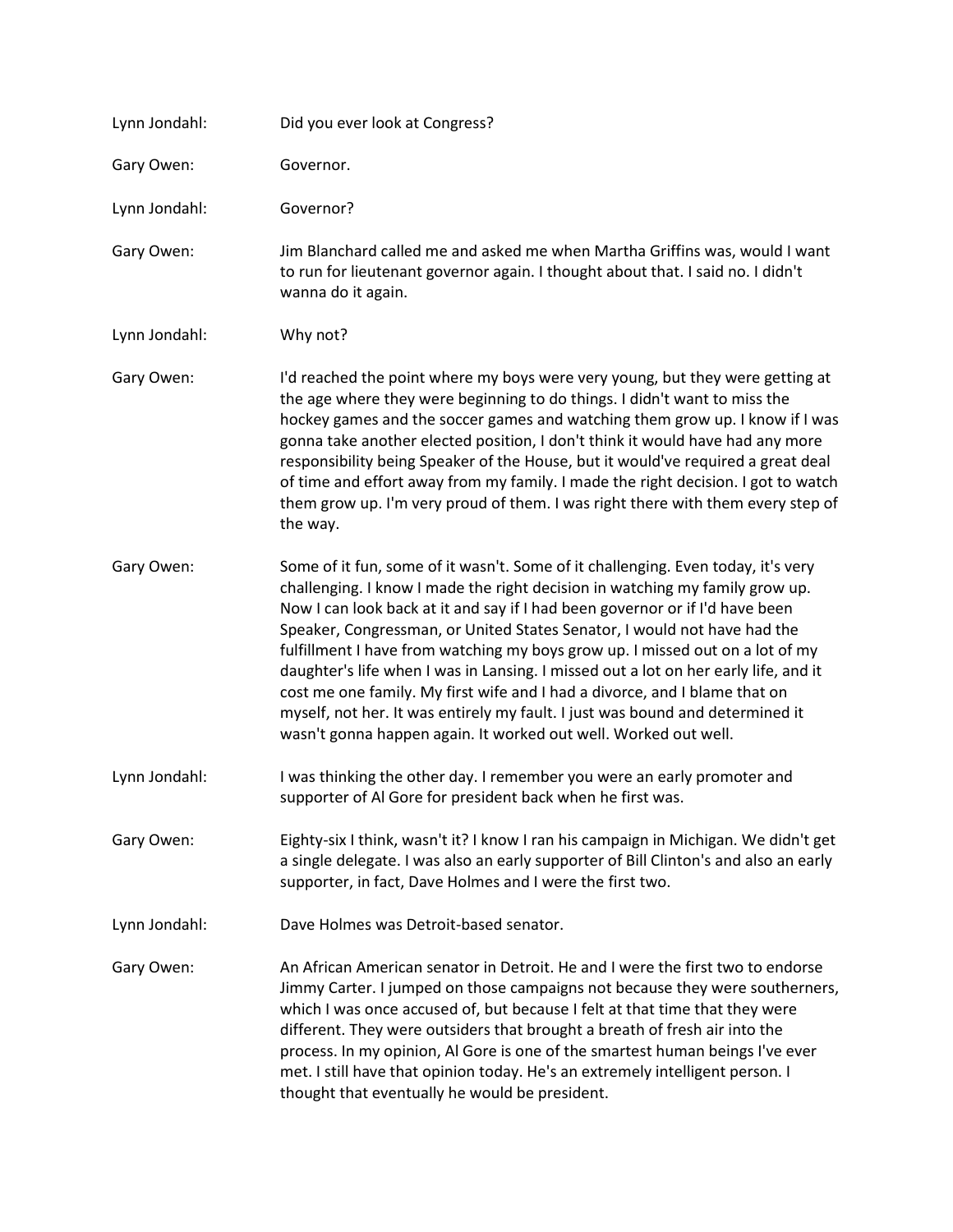| Gary Owen:    | Even after we lost as bad as we did. I went to New York with him. I campaigned<br>there. I campaigned in Colorado. Hopped around, did stuff, but I was so<br>impressed with the person. This man is gonna be president of the United States<br>someday. May not be this time, but he's gonna win it eventually. Then he went<br>on vice president and I thought he would end up being President, but he just<br>barely missed it. I got kinda, not lucky, but I was a little perceptive in a sense of<br>recognizing his ability and talent. He's still a very significant person.                                                        |
|---------------|-------------------------------------------------------------------------------------------------------------------------------------------------------------------------------------------------------------------------------------------------------------------------------------------------------------------------------------------------------------------------------------------------------------------------------------------------------------------------------------------------------------------------------------------------------------------------------------------------------------------------------------------|
| Lynn Jondahl: | For sure. Did you ever look at Congress as an option?                                                                                                                                                                                                                                                                                                                                                                                                                                                                                                                                                                                     |
| Gary Owen:    | When Ed Pierce ran.                                                                                                                                                                                                                                                                                                                                                                                                                                                                                                                                                                                                                       |
| Lynn Jondahl: | Ed Pierce was in the state senate and from Ann Arbor.                                                                                                                                                                                                                                                                                                                                                                                                                                                                                                                                                                                     |
| Gary Owen:    | UAW and MEA and several groups came and said we want you to run against<br>Purcell. You can win. The polling data shows you the strongest candidate we've<br>got. You will beat Purcell. Pierce was running from Ann Arbor, which was the<br>further most part of the district. They thought, and it turned out to be true, that<br>he was gonna have a harder time outside the city than where I was susceptible<br>in Ann Arbor but I was also susceptible in Wayne county, which a part I already<br>represented part of Wayne county before the reapportionment brought me<br>back in. I represented Van Buren township in Bellville. |
| Gary Owen:    | In that, I had had to work with the old fifteen district people. I was in that<br>congressional district, so I worked with those western Wayne county officials,<br>Democrat officials. They knew me very, very well. I was reasonably popular<br>there. The polling data showed that I would be, by far, the most electable<br>Democrat. I didn't want to go to Washington. I had no desire to go to<br>Washington. I had no desire to be one of four hundred and some odd people. I<br>said nah, I'm not gonna do it. I stayed where I was at.                                                                                          |
| Lynn Jondahl: | If one of your kids or one of their peers came to you now and said Gary, we<br>really are interested in running for state legislature. What would be your<br>advice?                                                                                                                                                                                                                                                                                                                                                                                                                                                                      |
| Gary Owen:    | I'd tell them it would be one of the best experiences they've ever had in their<br>life, even given as bad as the people have messed it up with term limits. It<br>would still be a very rewarding experience for anyone.                                                                                                                                                                                                                                                                                                                                                                                                                 |
| Gary Owen:    | I think that any person who has an opportunity to serve in public and does it in<br>an honest and faithful way, that they walk away with it with one of the best<br>things that can possibly ever happen to them. I've always felt that way, I still feel<br>that way.                                                                                                                                                                                                                                                                                                                                                                    |
| Gary Owen:    | And I think most people who've done it, like yourself and others, can still feel<br>the same way, that I would highly recommend it to my kids or anyone else, and                                                                                                                                                                                                                                                                                                                                                                                                                                                                         |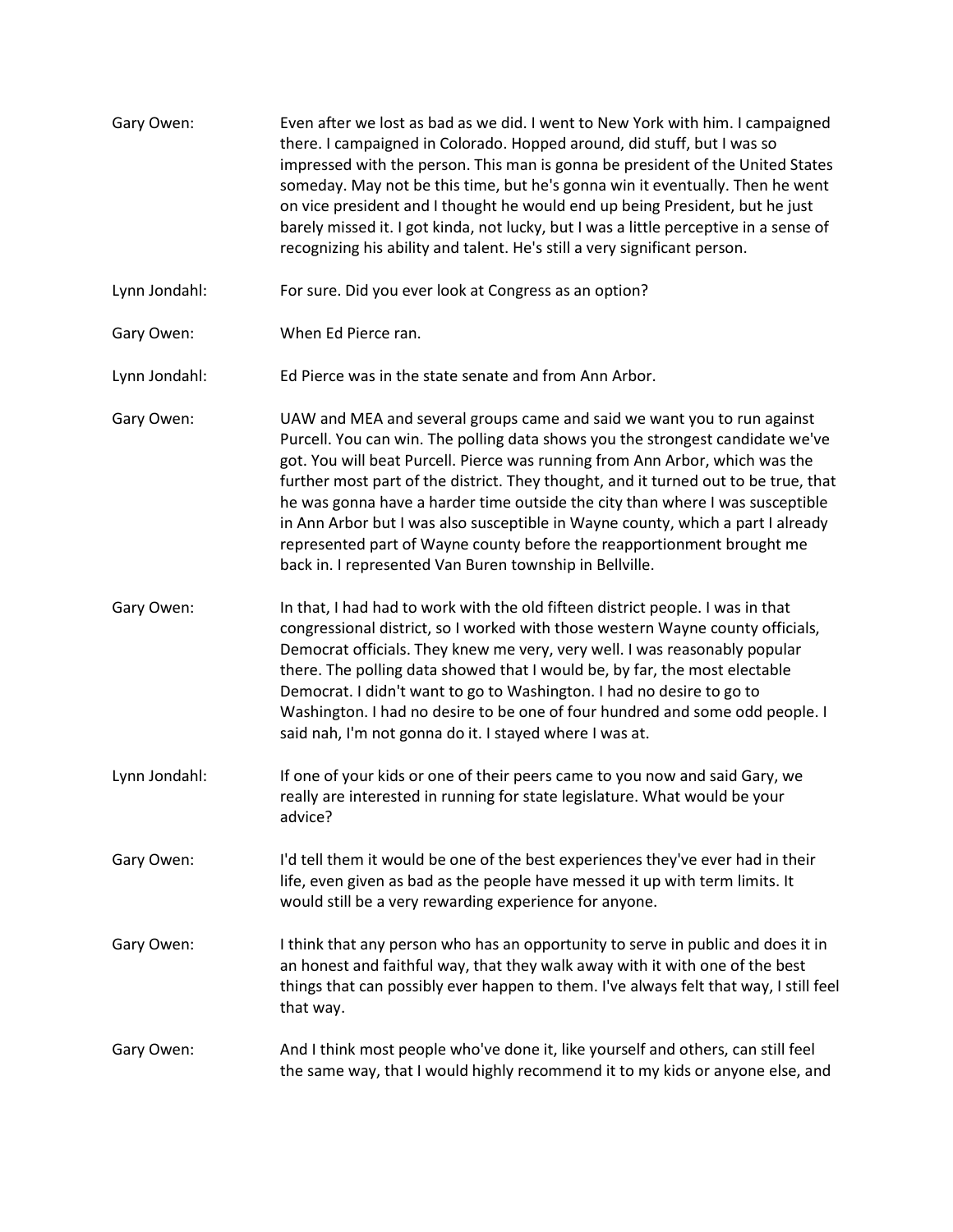I'd point out to them, "You know, you can lose." Fortunately, I've never lost an election, but you can lose one.

| Lynn Jondahl: | I can tell you about that.                                                                                                                                                                                                                                                                                                                                                                                                                                                                 |
|---------------|--------------------------------------------------------------------------------------------------------------------------------------------------------------------------------------------------------------------------------------------------------------------------------------------------------------------------------------------------------------------------------------------------------------------------------------------------------------------------------------------|
| Gary Owen:    | What'd you run for? I thought you won?                                                                                                                                                                                                                                                                                                                                                                                                                                                     |
| Lynn Jondahl: | I first ran for state senate.                                                                                                                                                                                                                                                                                                                                                                                                                                                              |
| Gary Owen:    | Oh.                                                                                                                                                                                                                                                                                                                                                                                                                                                                                        |
| Lynn Jondahl: | Before I ran for the House.                                                                                                                                                                                                                                                                                                                                                                                                                                                                |
| Gary Owen:    | I didn't know that.                                                                                                                                                                                                                                                                                                                                                                                                                                                                        |
| Lynn Jondahl: | Then I ran in the primary for governor.                                                                                                                                                                                                                                                                                                                                                                                                                                                    |
| Gary Owen:    | Yeah.                                                                                                                                                                                                                                                                                                                                                                                                                                                                                      |
| Lynn Jondahl: | In '94.                                                                                                                                                                                                                                                                                                                                                                                                                                                                                    |
| Gary Owen:    | Well, I don't think you felt that you were the leading candidate of course.                                                                                                                                                                                                                                                                                                                                                                                                                |
| Lynn Jondahl: | I believe that's true. I peaked much too early. So, you left the legislature kind of<br>ready to get out because of your experience had just been so demanding and<br>went on to lobby for several years.                                                                                                                                                                                                                                                                                  |
| Gary Owen:    | Well, I looked into it. The first option was my brother had tried to get me to<br>come back to Alabama for years to work in his development company, to work<br>with him as a partner, and I invested with him a lot of the time but I hadn't had<br>an active role.                                                                                                                                                                                                                       |
| Gary Owen:    | Actually, at the time that I quit, I agreed with Little Cesar's to pick up the Little<br>Cesar's franchise in Alabama and mostly from Montgomery down through Gulf<br>Shores and southern part of Alabama.                                                                                                                                                                                                                                                                                 |
| Gary Owen:    | And we were seriously looking at the possibility of moving back, going to<br>Alabama, getting involved in the development business, and maintaining a<br>home in Michigan but doing both. And I was trying to weigh that on how it<br>would work with my whole new commitment to my family, and Bobby Crim<br>came to me and said he wanted out of the lobbying business and wanted to<br>know if I was interested. And I said, "Well, I don't know, Bobby, that doesn't<br>appeal to me." |
| Gary Owen:    | And he just kept working at me, and finally I ended up agreeing with him to buy<br>him out of his business and went in there. Bobby was tired of lobbying at that<br>time, which you get tired of very quickly, especially if you've been an effective                                                                                                                                                                                                                                     |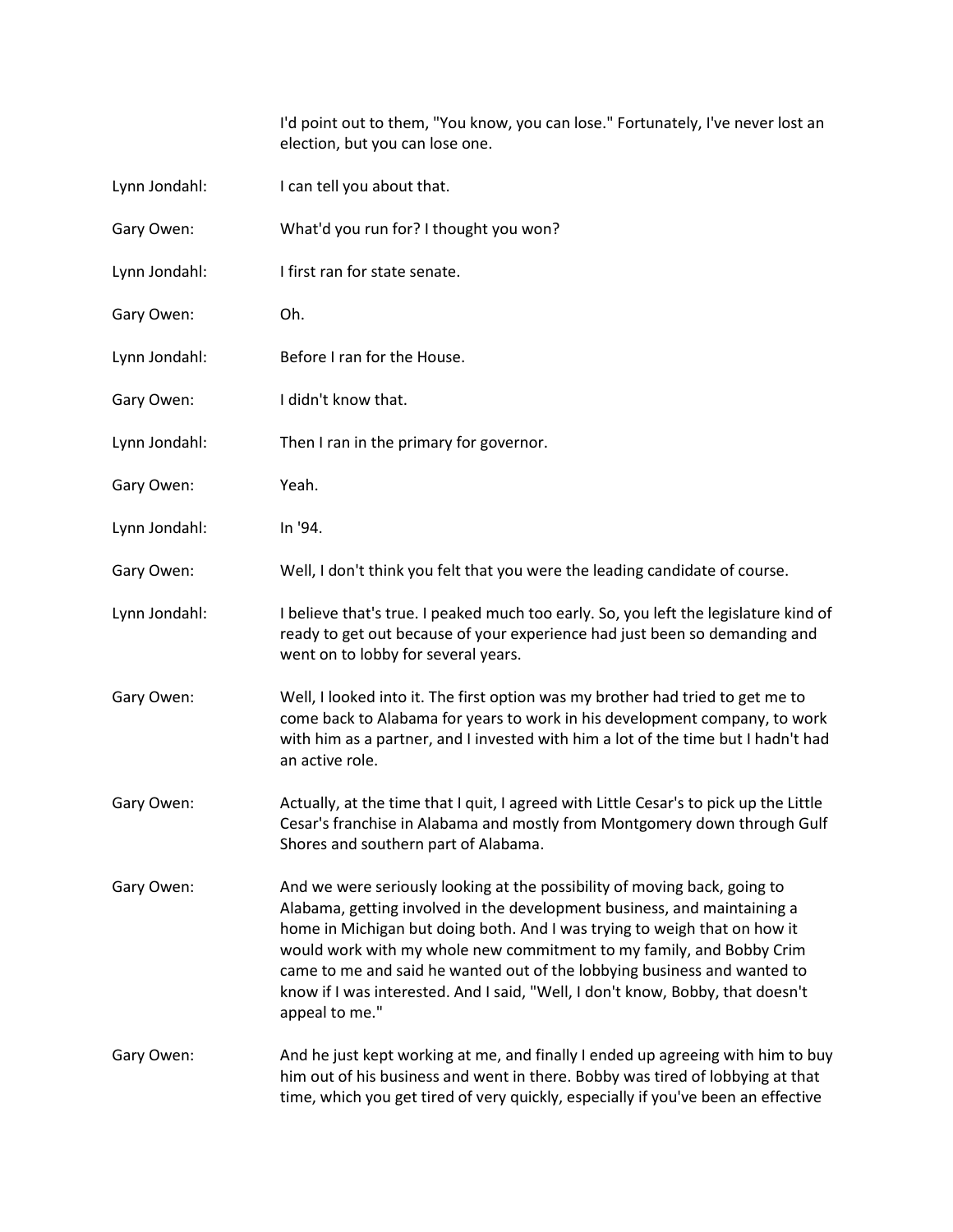policymaker, I'd say a leader of some. I don't think you can stay in that business very long.

- Lynn Jondahl: And what are you doing now?
- Gary Owen: Not a whole lot, you know? I'm retired, and I do a little volunteer stuff here and there, but not enough to be significant. I play golf and stuff like that. And I'm not really active politically. I was active in the Granholm campaign. I supported her both times and held fundraisers and those types of things. I've done it for John Dingell, who I worked very hard for campaigning in the primary when he ran. I worked very hard for John, recognized his value to Michigan. We have a relationship that went all the way back to 1970, so very close relationship.
- Gary Owen: So other than that, that's about it. My wife Didi and I have a nice spot way out in the country, and we love it out there and spend most of the time right there.
- Lynn Jondahl: Okay. And as you look at the legislature, you were saying you would say to a young person, "This is a place to be. Take advantage of it."
- Lynn Jondahl: But you're also saying there's some changes that are really disquieting in terms of term limits. What else is going on there that you look at and say, "Boy, I wish I were back there now."?
- Gary Owen: Well, I think right now, Lynn, is a great opportunity for the right kind of people to make a difference. And when we were there, the auto industry was up and down, but it was never any thought in our mind that was going anywhere. It was going to be there, even with 12% unemployment. And you knew eventually GM and Ford and Chrysler would be back, and people would be back to work.
- Gary Owen: And when the economy turned around, Michigan would be the first one that would be the bell winner. All of a sudden, you noticed things were turning around in Michigan. That was an indicator the whole economy was beginning to turn, because people started buying autos again.
- Gary Owen: That isn't the case today, and so the challenges in Michigan are probably the greatest it's been in my lifetime since I've been here. And it's a great opportunity. It's an opportunity for the right kind of leadership, the right kind of people to put the policies in place that will move Michigan forward and get it off of the dependents of the auto industry and restructure society. It's also an opportunity to make sure that the policymakers don't destroy the very things that has historically made Michigan one of the best places to live and that's our infrastructure.
- Gary Owen: And I think it's extremely important that the legislature be effective and be productive and that it's extremely important that we have strong executive leadership, because the way society is today, if you notice the recent liquidity problems in the banking industry, everything is so instant. It is global and it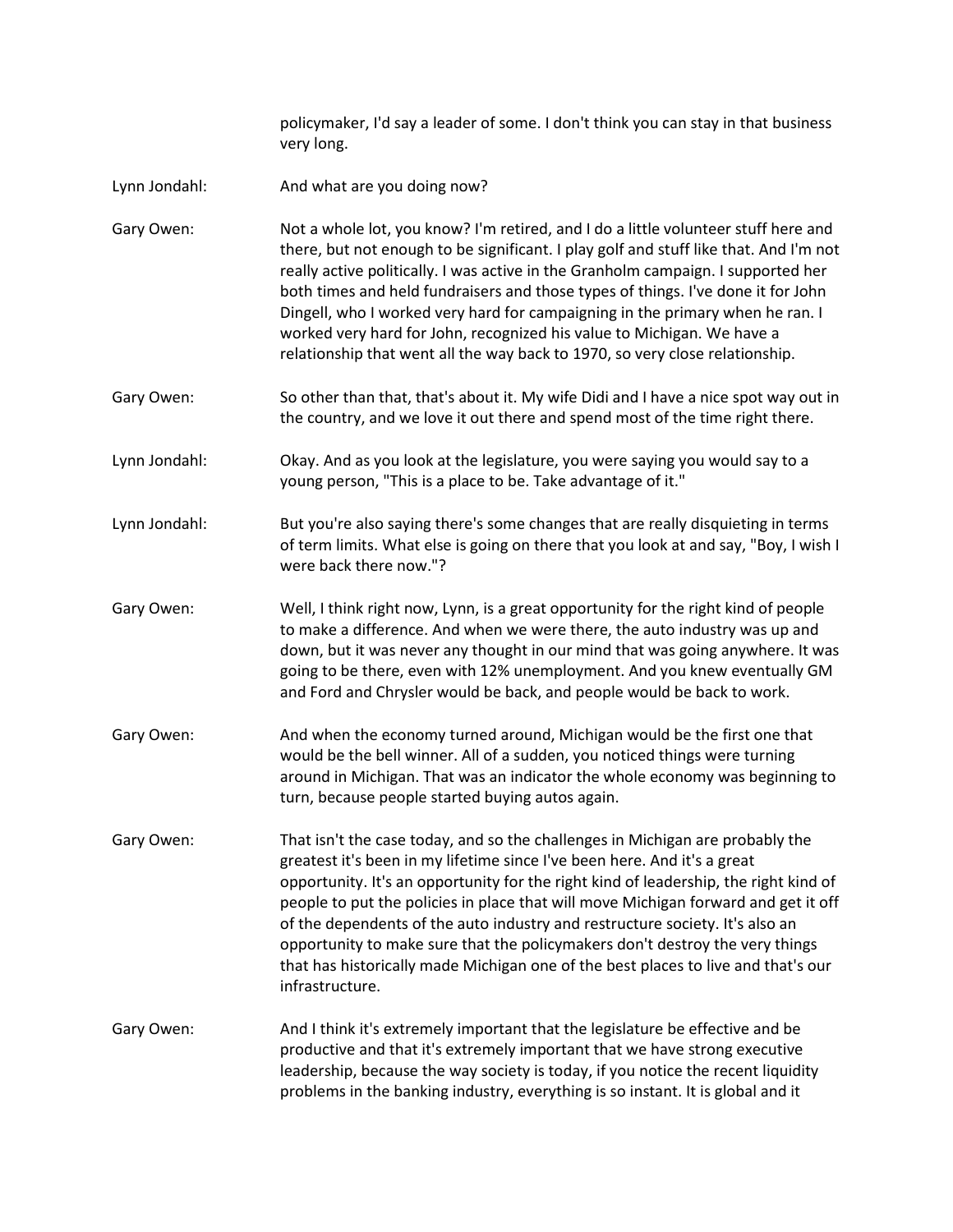|               | happens in seconds. You can go from one week, and all of a sudden nobody can<br>borrow a dime. The whole credit markets are frozen and all commercial papers<br>tied up. That's the way society is today.                                                                                                                                                                                                                                                                                                                                                         |
|---------------|-------------------------------------------------------------------------------------------------------------------------------------------------------------------------------------------------------------------------------------------------------------------------------------------------------------------------------------------------------------------------------------------------------------------------------------------------------------------------------------------------------------------------------------------------------------------|
| Gary Owen:    | And how the leadership, the political leadership, adapts to that and how they<br>take Michigan into that structure is going to determine for probably our<br>grandkids and all those what kind of lifestyle they're going to have and what<br>kind of standard of living they're going to have.                                                                                                                                                                                                                                                                   |
| Gary Owen:    | And the worst thing that can happen in Michigan is if they dismantle the<br>infrastructure that we presently have. And I see a lot of that happening already<br>in the fee structures at our universities, where people can't afford to go there<br>and none of the kids staying here that are graduating from Michigan and<br>Michigan State. They're going to Chicago or California or some other place.<br>We've got to keep our young people here, we got to convince them this is a<br>place to be in the future.                                            |
| Gary Owen:    | And in order to do that, you have to have effective government leadership, you<br>have to have an effective legislature and effective governor. And that's the<br>critical component right now. And it's a great challenge. It will happen, and I<br>have a lot of confidence in people.                                                                                                                                                                                                                                                                          |
| Gary Owen:    | I would love to see one of my kids run. Evan has talked about it. Maybe he'll run.<br>And if he wins, fine, he'll be one of those people that can make those kind of<br>changes that are necessary.                                                                                                                                                                                                                                                                                                                                                               |
| Lynn Jondahl: | Yeah. You're right. It is an exciting time if people will step up to it, that's for<br>certain.                                                                                                                                                                                                                                                                                                                                                                                                                                                                   |
| Gary Owen:    | I don't know which one comes first, that adversity builds character or character<br>comes out of adversity. I don't know how it works, but I know this, that it'd be a<br>great time to be back in the legislature if they had an effective legislature. It's<br>not effective now.                                                                                                                                                                                                                                                                               |
| Gary Owen:    | The term limits have made it basically is not a body that can respond to<br>Michigan's needs, and it needs to be changed awful fast. I don't think they can<br>wait much longer. They've got to get an efficient legislative process in Lansing,<br>and they need to do it by stretching the term limits. If they need term limits,<br>fine, 16 years or 14 years or some reasonable time like that. If that would solve<br>those people out there who their whole philosophy is that anybody there is a<br>bad person. I don't know you can ever deal with that. |
| Gary Owen:    | But the process certainly is not effective now. And I hear that from people in it<br>and people outside of it.                                                                                                                                                                                                                                                                                                                                                                                                                                                    |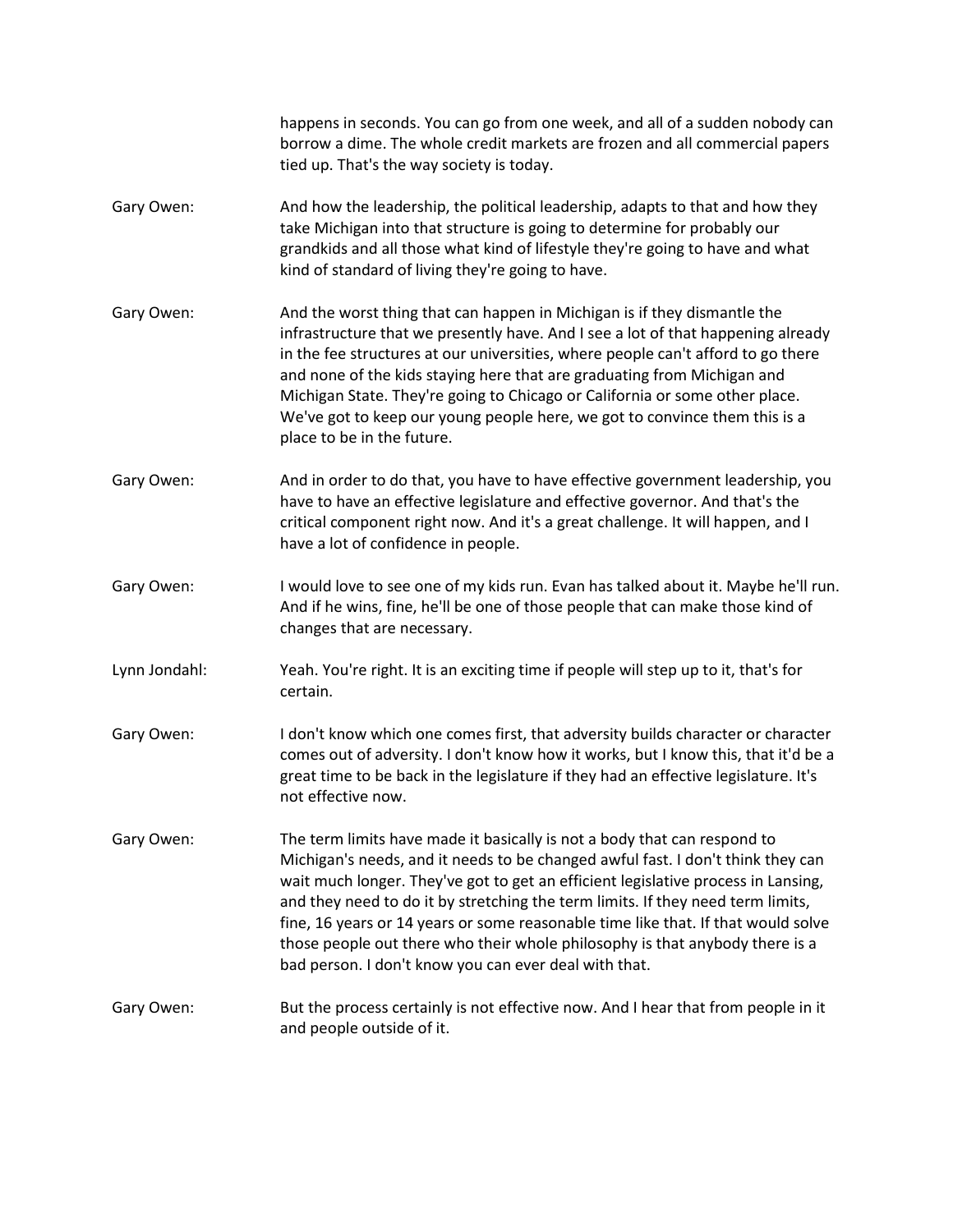| Lynn Jondahl: | Pete Fletcher was your constituent all the time that you were in the legislature,<br>and he was also a leader in the Republican party in the state and nationally.<br>What kind of working relationship did you have?                                                                                                                                                                                                                                                                                                                                                     |
|---------------|---------------------------------------------------------------------------------------------------------------------------------------------------------------------------------------------------------------------------------------------------------------------------------------------------------------------------------------------------------------------------------------------------------------------------------------------------------------------------------------------------------------------------------------------------------------------------|
| Gary Owen:    | When I first went to Lansing, I never felt that Pete was overly fond of my<br>opponent, and I got that impression from him a couple times, I'd had<br>conversations for him. I'm sure he didn't vote for me.                                                                                                                                                                                                                                                                                                                                                              |
| Lynn Jondahl: | You said you're sure he didn't vote for you.                                                                                                                                                                                                                                                                                                                                                                                                                                                                                                                              |
| Gary Owen:    | No, I'm positive he didn't vote for me.                                                                                                                                                                                                                                                                                                                                                                                                                                                                                                                                   |
| Lynn Jondahl: | Yeah.                                                                                                                                                                                                                                                                                                                                                                                                                                                                                                                                                                     |
| Gary Owen:    | But he didn't like my opponent as well. He didn't think he was the best person in<br>the world to represent. So I went to him and said, "Look, you can either fight<br>with me or we can work together," because I think at this time he was head of<br>the state highway commission. And Ypsi, we haven't really gotten a whole lot<br>from Lansing through the years. It hasn't been very effectively represented up<br>there. And this is an opportunity that we can do a lot of stuff for our<br>community, and we either work together or we can work adversarially. |
| Gary Owen:    | And we established a very, very good working relationship, replaced about<br>every bridge in Ypsi, every road in Ypsi, and we did all the highway work for the<br>new U of M hospital, worked together on that. He would help me with Milliken<br>when we were pushing building the U of M hospital, which was probably one of<br>the best investments this state's ever made. It has turned out to be a fantastic<br>revenue generator, grants coming in, the life science thing. It's just a great thing.                                                               |
| Gary Owen:    | But Pete was very, very close to Milliken, very, very close. And then even after<br>Milliken left there, he was still a very effective person in the Republican party<br>and a national committeeman. And we were able to get an awful lot done for<br>this community.                                                                                                                                                                                                                                                                                                    |
| Gary Owen:    | I remember one time he and Billy Huffman were having just a war, and I set up a<br>luncheon for them to sit down and work out their differences. And they became<br>good friends. But he was still always a Republican, always an adversary and<br>willing to debate, a very articulate person. Where I have absolutely butchered<br>the Queen's English, he mastered it. And there's probably not a more articulate<br>human being alive when he wants to be.                                                                                                            |
| Gary Owen:    | In fact, he can be, I don't know what the word for it is. What's the word when<br>you use the wrong words, you use the words that no one can understand?                                                                                                                                                                                                                                                                                                                                                                                                                  |
| Lynn Jondahl: | Malaprop?                                                                                                                                                                                                                                                                                                                                                                                                                                                                                                                                                                 |
| Gary Owen:    | Is that what it's called?                                                                                                                                                                                                                                                                                                                                                                                                                                                                                                                                                 |